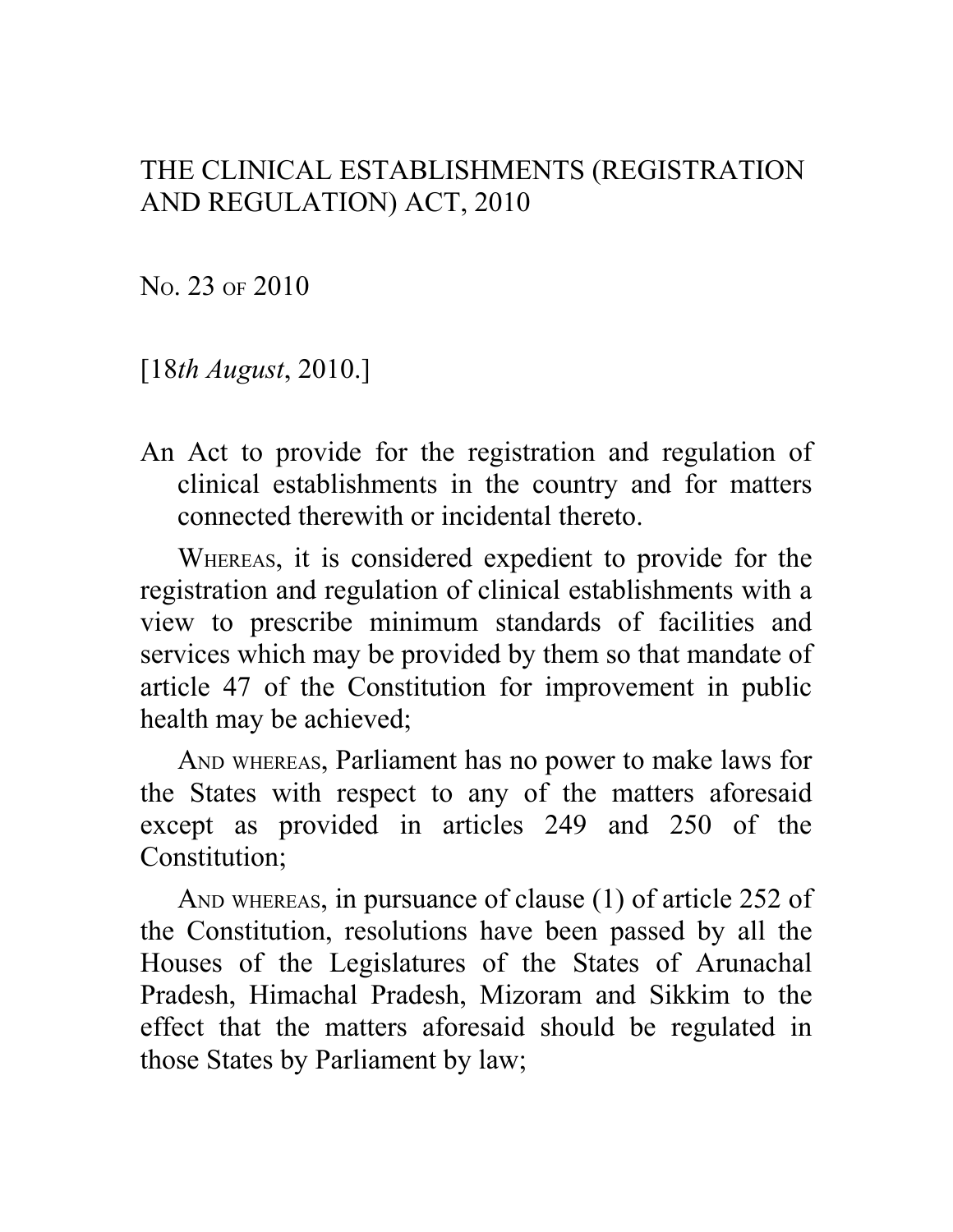BE it enacted by Parliament in the Sixty-first Year of the Republic of India as follows:—

CHAPTER I

**PRELIMINARY** 

**1.** Short title, application and commencement. - (*1*) This Act may be called the Clinical Establishments (Registration and Regulation) Act, 2010.

(*2*) It applies, in the first instance, to the whole of the States of Arunachal Pradesh, Himachal Pradesh, Mizoram and Sikkim and the Union territories; and it shall apply to such other State which adopts this Act by resolution passed in that behalf under clause (1) of article 252 of the **Constitution** 

(*3*) It shall come into force at once in the States of Arunachal Pradesh, Himachal Pradesh, Mizoram and Sikkim and the Union territories, on such date as the Central Government may, by notification, appoint and in any other State which adopts this Act under clause (1) of article 252 of the Constitution, on the date of such adoption; and any reference in this Act to the commencement of this Act shall, in relation to any State or Union territory, mean the date on which this Act comes into force in such State or Union territory:

Provided that different dates may be appointed for different categories of clinical establishments and for different recognised systems of medicine.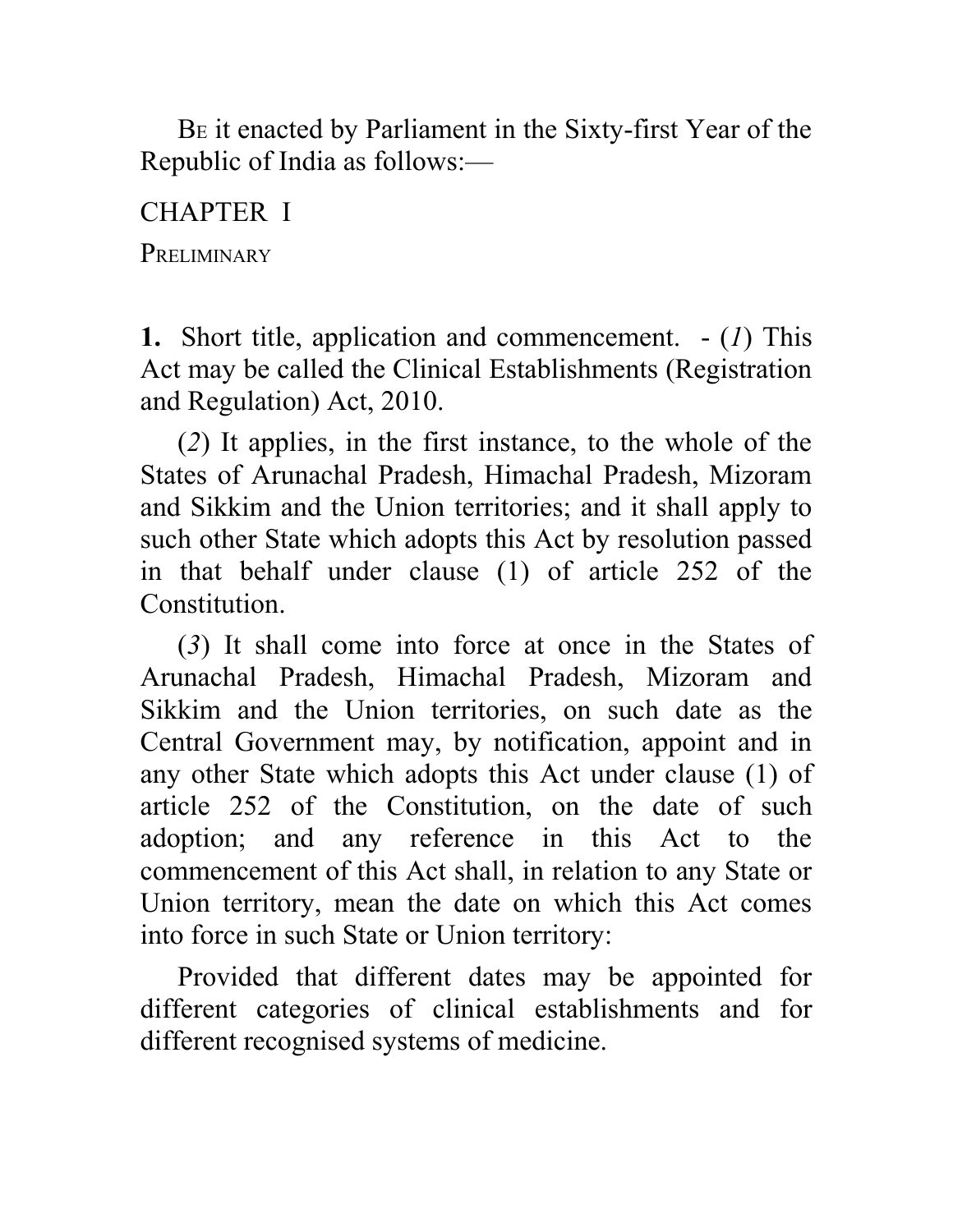**2.** Definitions. - In this Act, unless the context otherwise requires,—

(*a*) "authority" means the district registering authority set-up under section 10;

(*b*) "certificate" means certificate of registration issued under section 30;

(*c*) "clinical establishment" means—

(*i*) a hospital, maternity home, nursing home, dispensary, clinic, sanatorium or an institution by whatever name called that offers services, facilities requiring diagnosis, treatment or care for illness, injury, deformity, abnormality or pregnancy in any recognised system of medicine established and administered or maintained by any person or body of persons, whether incorporated or not; or

(*ii*) a place established as an independent entity or part of an establishment referred to in sub-clause (*i*), in connection with the diagnosis or treatment of diseases where pathological, bacteriological, genetic, radiological, chemical, biological investigations or other diagnostic or investigative services with the aid of laboratory or other medical equipment, are usually carried on, established and administered or maintained by any person or body of persons, whether incorporated or not,

and shall include a clinical establishment owned, controlled or managed by—

(*a*) the Government or a department of the Government;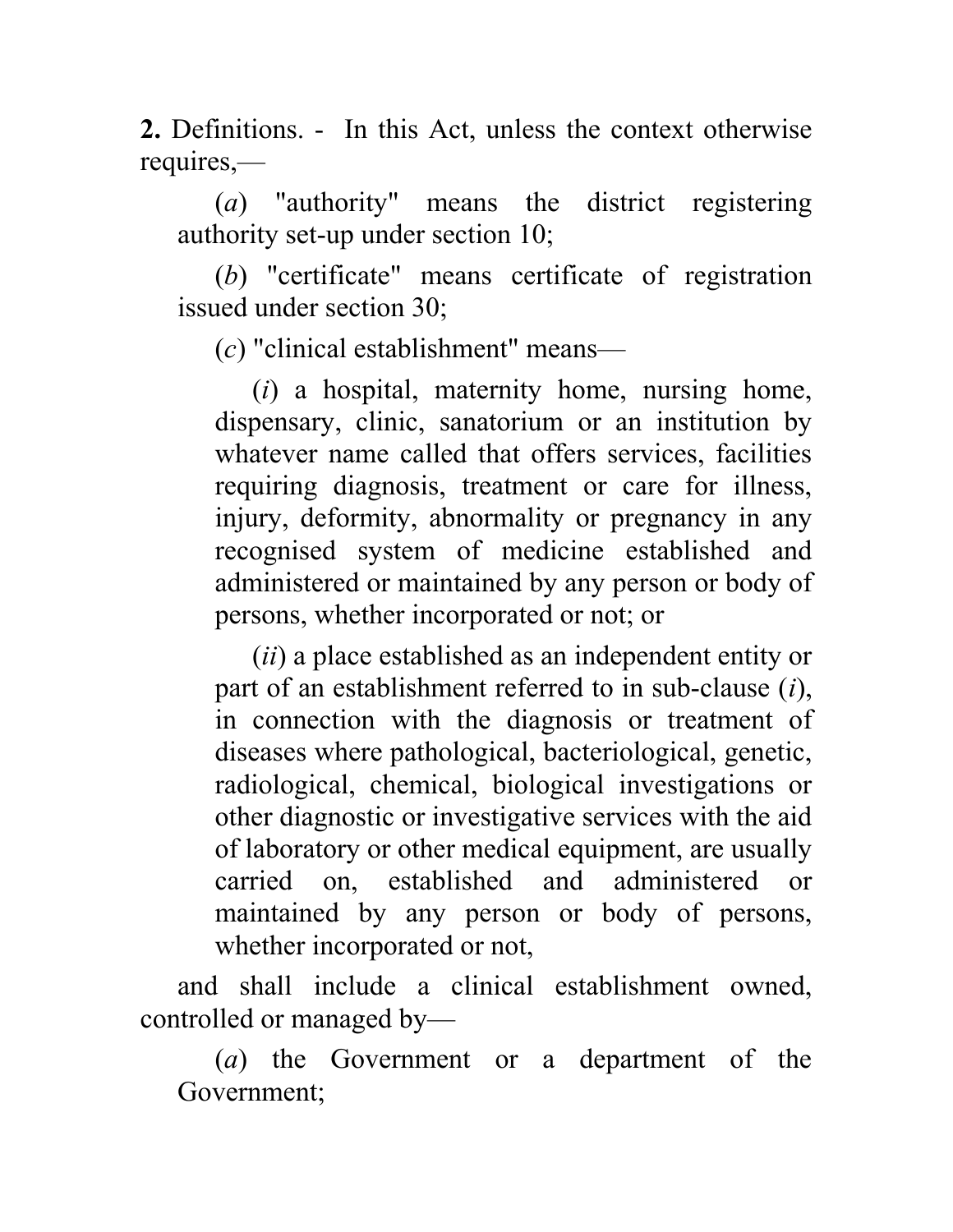(*b*) a trust, whether public or private;

(*c*) a corporation (including a society) registered under a Central, Provincial or State Act, whether or not owned by the Government;

(*d*) a local authority; and

(*e*) a single doctor,

but does not include the clinical establishments owned, controlled or managed by the Armed Forces.

*Explanation.—*For the purpose of this clause "Armed Forces" means the forces constituted under the Army Act, 1950, the Air Force Act, 1950 and the Navy Act, 1957;

(*d*) "emergency medical condition" means a medical condition manifesting itself by acute symptoms of sufficient severity (including severe pain) of such a nature that the absence of immediate medical attention could reasonably be expected to result in—

(*i*) placing the health of the individual or, with respect to a pregnant women, the health of the woman or her unborn child, in serious jeopardy; or

(*ii*) serious impairment to bodily functions; or

(*iii*) serious dysfunction of any organ or part of a body;

(*e*) "National Council" means the National Council for clinical establishments established under section 3;

(*f*) "notification" means a notification published in the Official Gazette;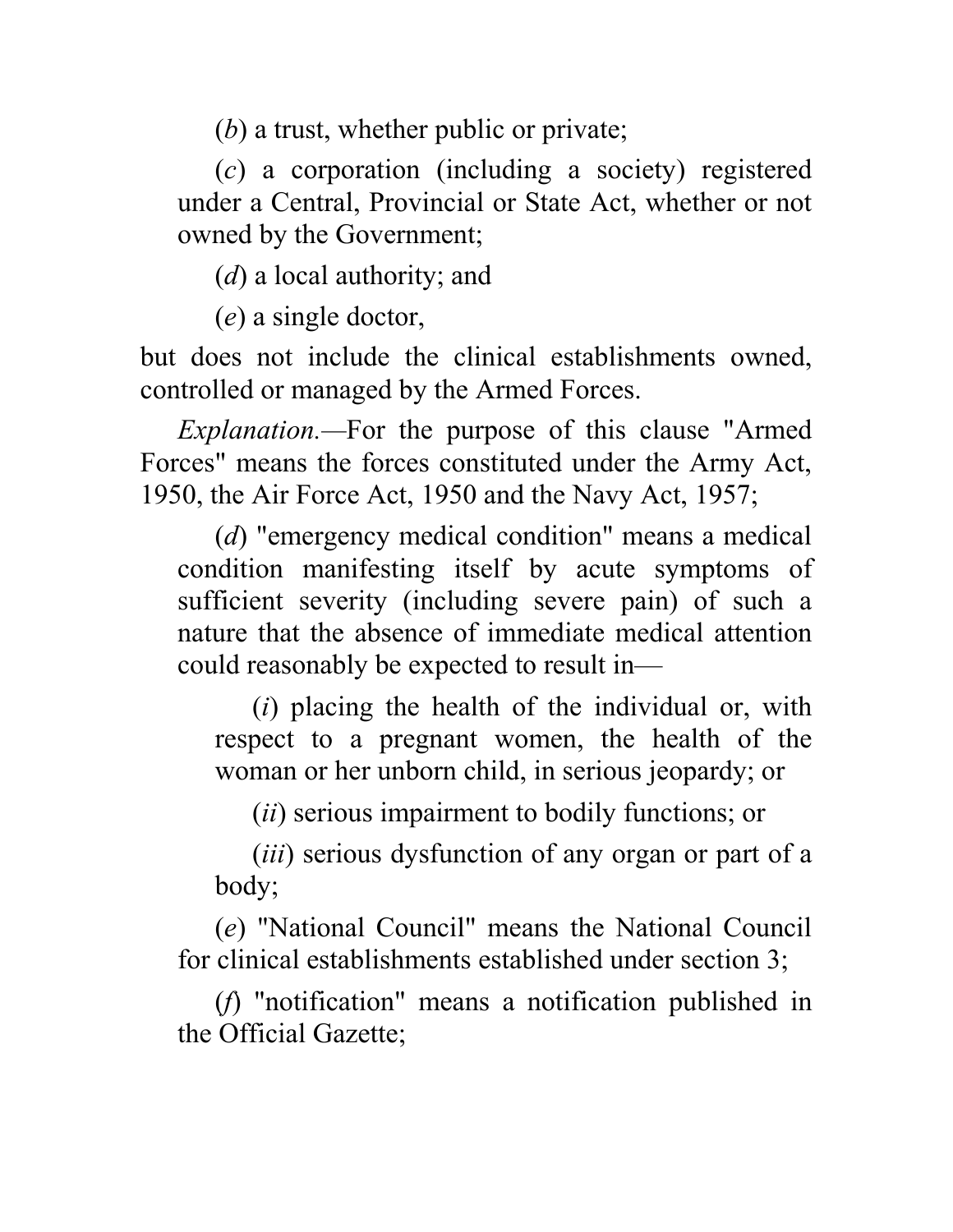(*g*) "prescribed" means prescribed by rules made under this Act by the Central Government or, as the case may be, the State Government;

(*h*) "recognised system of medicine" means Allopathy, Yoga, Naturopathy, Ayurveda, Homoeopathy, Siddha and Unani System of medicines or any other system of medicine as may be recognised by the Central Government;

(*i*) "register" means the register maintained by the authority, State Government and the Central Government under sections 37, 38 and 39 respectively of this Act containing the number of clinical establishments registered;

(*j*) "registration" means to register under section 11 and the expression registration or registered shall be construed accordingly;

(*k*) "rules" means rules made under this Act;

(*l*) "Schedule" means the Schedule appended to this Act;

(*m*) "standards" means the conditions that the Central Government may prescribe under section 12, for the registration of clinical establishments;

(*n*) "State Government", in relation to a Union territory, means the Administrator thereof appointed under article 239 of the Constitution; and

(*o*) "to stabilise (with its grammatical variations and cognate expressions)" means, with respect to an emergency medical condition specified in clause (*d*), to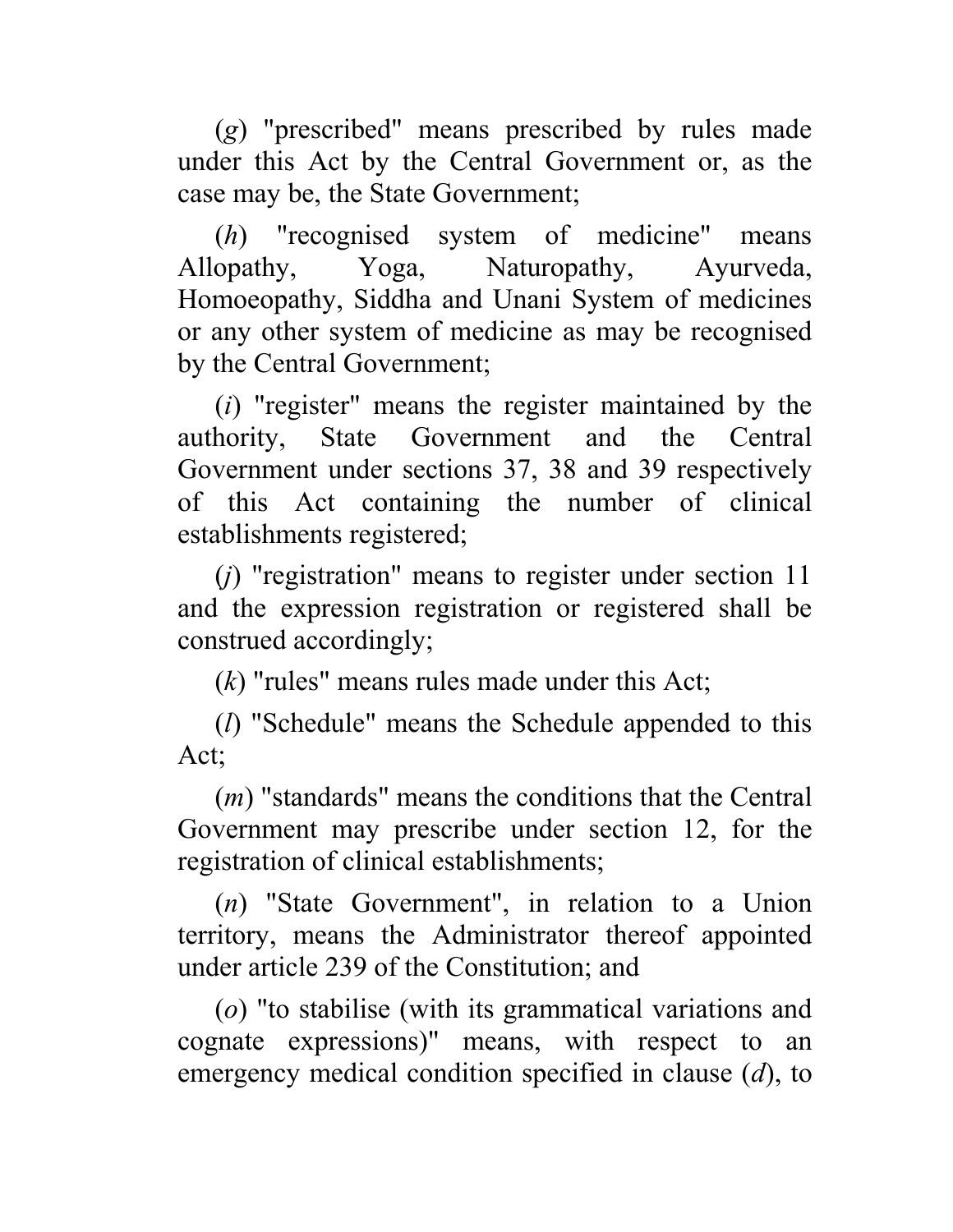provide such medical treatment of the condition as may be necessary to assure, within reasonable medical probability, that no material deterioration of the condition is likely to result from or occur during the transfer of the individual from a clinical establishment.

CHAPTER II

THE NATIONAL COUNCIL FOR CLINICAL ESTABLISHMENTS

**3.** Establishment of National Council. - (*1*) With effect from such date as the Central Government may, by notification appoint in this behalf, there shall be established for the purposes of this Act, a Council to be called the National Council for clinical establishments.

(*2*) The National Council shall consist of—

(*a*) Director-General of Health Service, Ministry of Health and Family Welfare, *ex officio*, who shall be the Chairperson;

(*b*) four representatives out of which one each to be elected by the—

(*i*) Dental Council of India constituted under section 3 of the Dentists Act, 1948;

(*ii*) Medical Council of India constituted under section 3 of the Indian Medical Council Act, 1956;

(*iii*) Nursing Council of India constituted under section 3 of the Indian Nursing Council Act, 1947;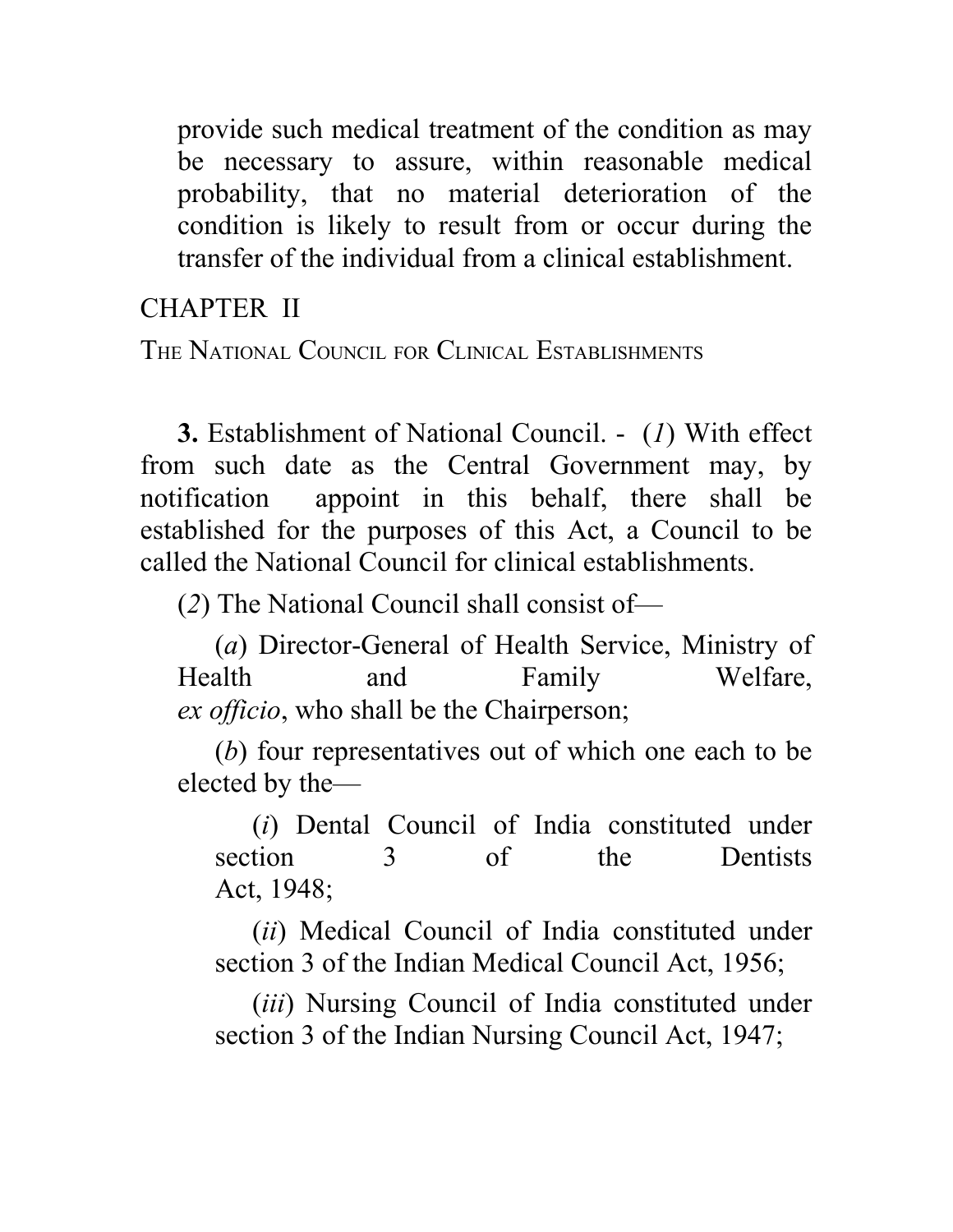(*iv*) Pharmacy Council of India constituted under section 3 of the Pharmacy Act, 1948;

(*c*) three representatives to be elected by the Central Council of Indian Medicine representing the Ayurveda, Siddha and Unani systems of medicine constituted under section 3 of the Indian Medicine Central Council Act, 1970;

(*d*) one representative to be elected by the Central Council of Homoeopathy constituted under section 3 of the Homoeopathy Central Council Act, 1973;

(*e*) one representative to be elected by the Central Council of the Indian Medical Association;

(*f*) one representative of Bureau of the Indian Sandards constituted under section 3 of the Bureau of Indian Standards Act, 1986;

(*g*) two representatives from the Zonal Council setup under section 15 of the States Reorganisation Act, 1956;

(*h*) two representatives from the North-Eastern Council set-up under section 3 of the North-Eastern Council Act, 1971;

(*i*) one representative from the line of paramedical systems excluding systems that have been given representation under clause (*b*);

(*j*) two representatives from National Level Consumer Group to be nominated by the Central Government;

(*k*) one representative from the Associations of Indian Systems of Medicines relating to Ayurveda,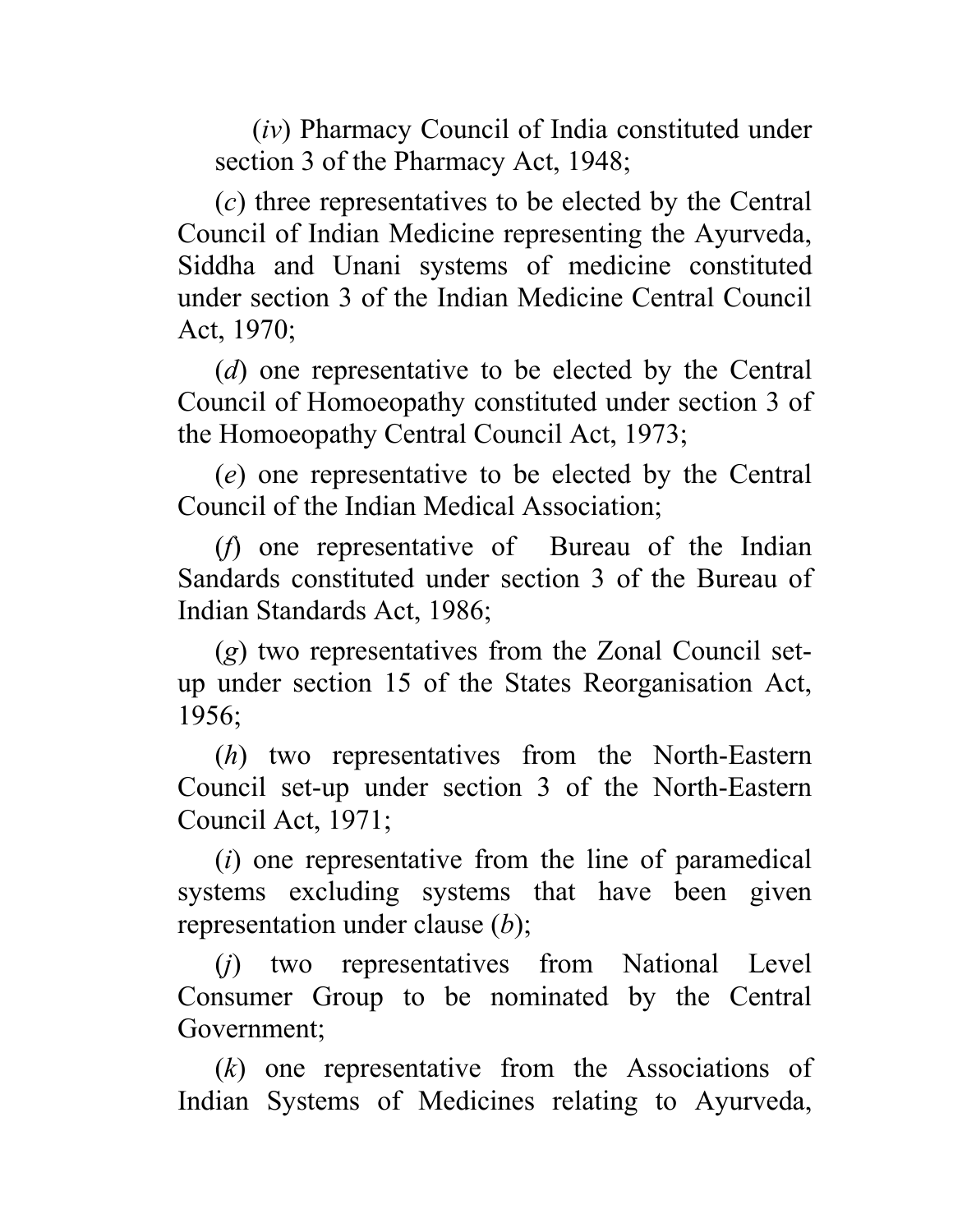Siddha and Unani to be nominated by the Central Government;

(*l*) the Secretary-General of the Quality Council of India, *ex officio*.

(*3*) The nominated members of the National Council shall hold office for three years but shall be eligible for renomination for maximum of one more term of three years.

(*4*) The elected members of the National Council shall hold office for three years, but shall be eligible for reelection:

Provided that the person nominated or elected, as the case may be, shall hold office for such period till he holds appointment of the office by virtue of which he was nominated or elected to the council.

(*5*) The members of the National Council shall be entitled for such allowances as may be prescribed by the Central Government.

(*6*) The National Council may, subject to the previous approval of the Central Government, make bye-laws fixing a quorum and regulating its own procedure and the conduct of all business to be transacted by it.

(*7*) The National Council shall meet at least once in three months.

(*8*) The National Council may constitute subcommittees and may appoint to such sub-committee, as it deems fit, persons, who are not members of the National Council, for such period, not exceeding two years, for the consideration of particular matters.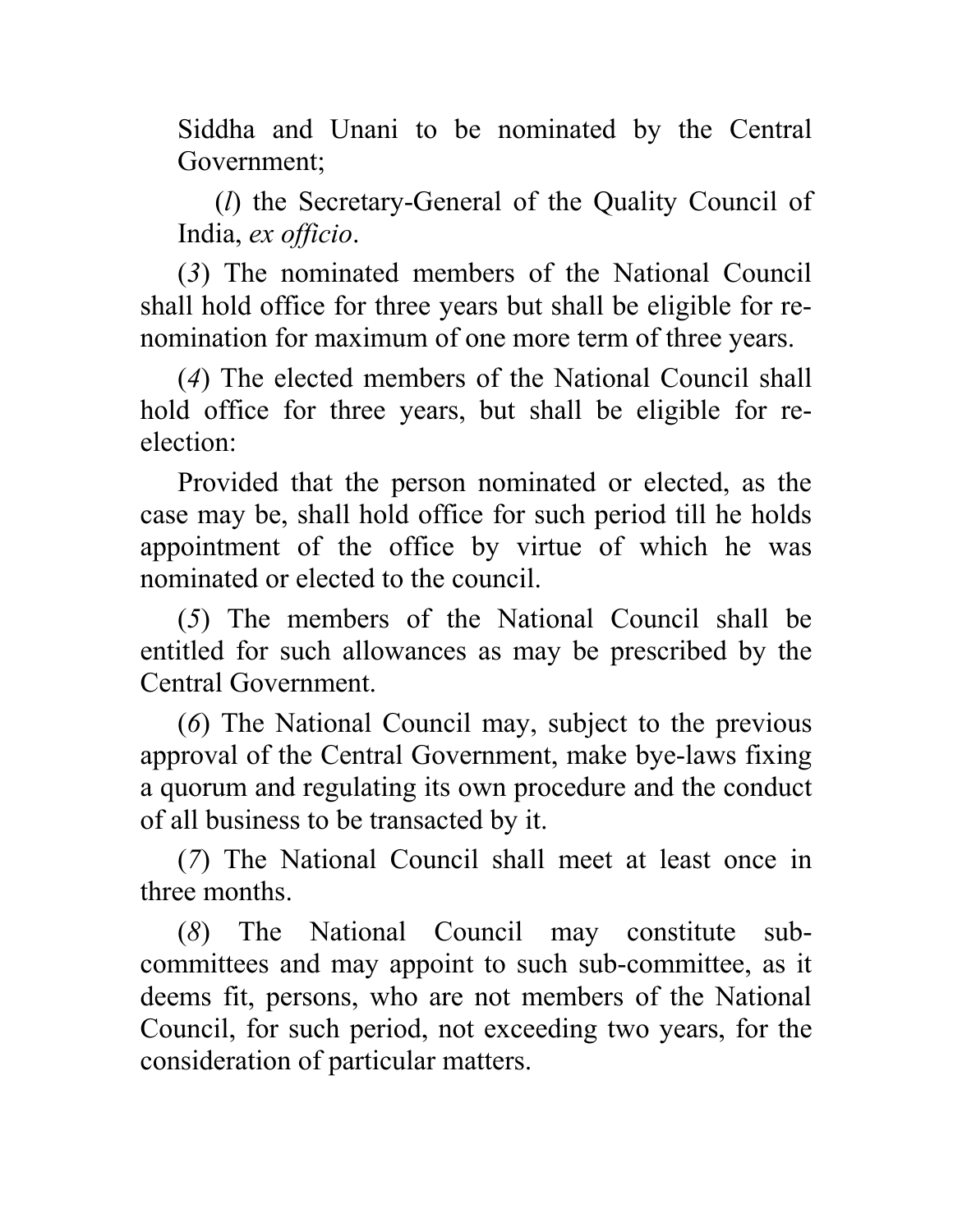(*9*) The functions of the National Council may be exercised notwithstanding any vacancy therein.

(*10*) The Central Government shall appoint such person to be the Secretary of the National Council as the Central Government may prescribe, and may provide the National Council with such other secretarial and other staff as the Central Government considers necessary.

**4.** Disqualifications for appointment as member. - A person shall be disqualified for being appointed as a member of the National Council if he—

(*a*) has been convicted and sentenced to imprisonment for an offence which, in the opinion of the Central Government, involves moral turpitude; or

(*b*) is an undischarged insolvent; or

(*c*) is of unsound mind and stands so declared by a competent court; or

(*d*) has been removed or dismissed from the service of the Government or a Corporation owned or controlled by the Government; or

(*e*) has, in the opinion of the Central Government, such financial or other interest in the Council as is likely to affect prejudicially the discharge by him of his functions as a member.

**5.** Functions of National Council. - The National Council shall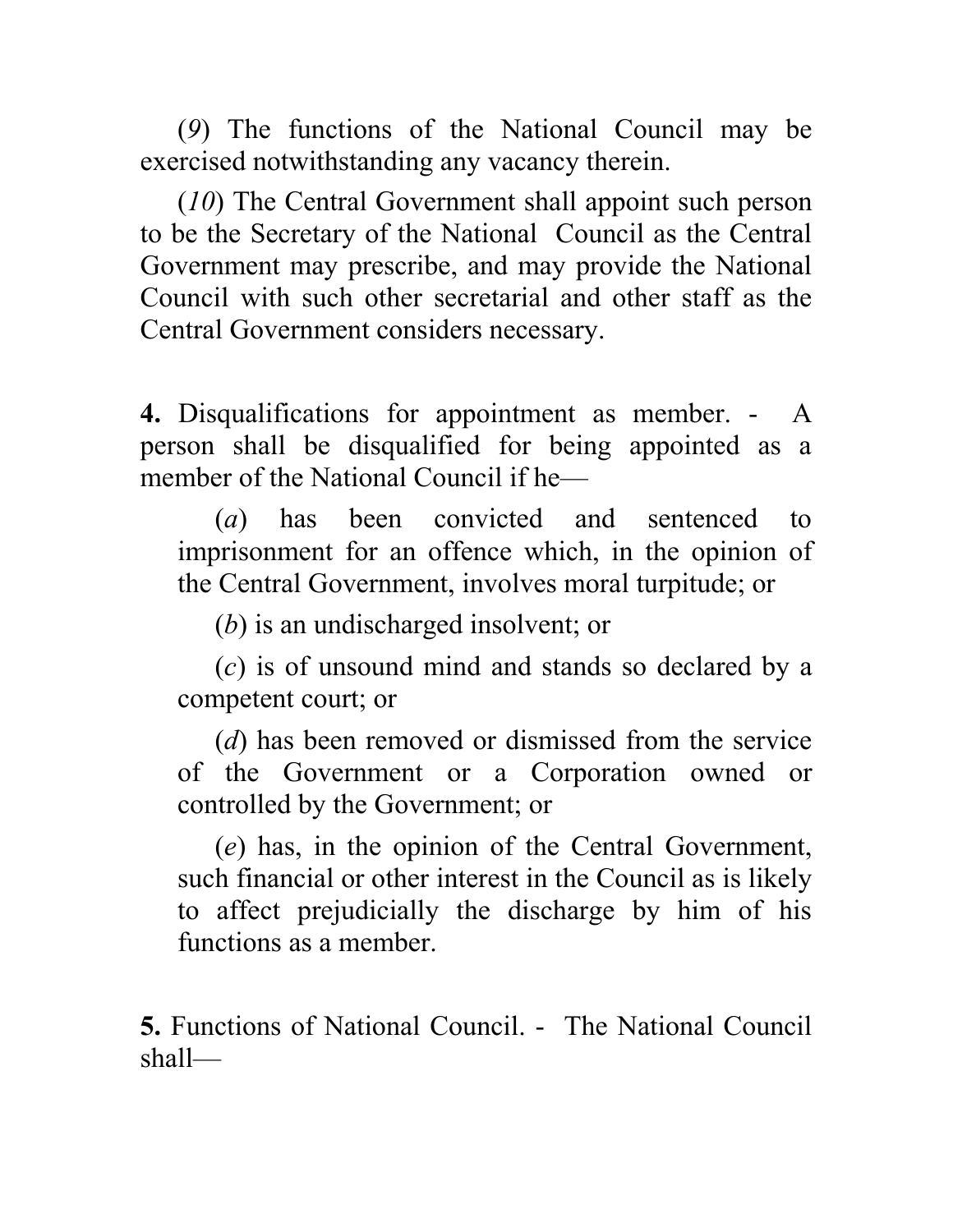(*a*) compile and publish a National Register of clinical establishments within two years from the date of the commencement of this Act;

(*b*) classify the clinical establishments into different categories;

(*c*) develop the minimum standards and their periodic review;

(*d*) determine within a period of two years from its establishment, the first set of standards for ensuring proper healthcare by the clinical establishments;

(*e*) collect the statistics in respect of clinical establishments;

(*f*) perform any other function determined by the Central Government from time to time.

**6.** Power to seek advice or assistance. - The National Council may associate with itself any person or body whose assistance or advice it may desire in carrying out any of the provisions of this Act.

**7.** National Council to follow consultative process. - The National Council shall follow a consultative process for determining the standards and for classification of clinical establishments in accordance with such procedure as may be prescribed.

CHAPTER III

REGISTRATION AND STANDARDS FOR CLINICAL ESTABLISHMENTS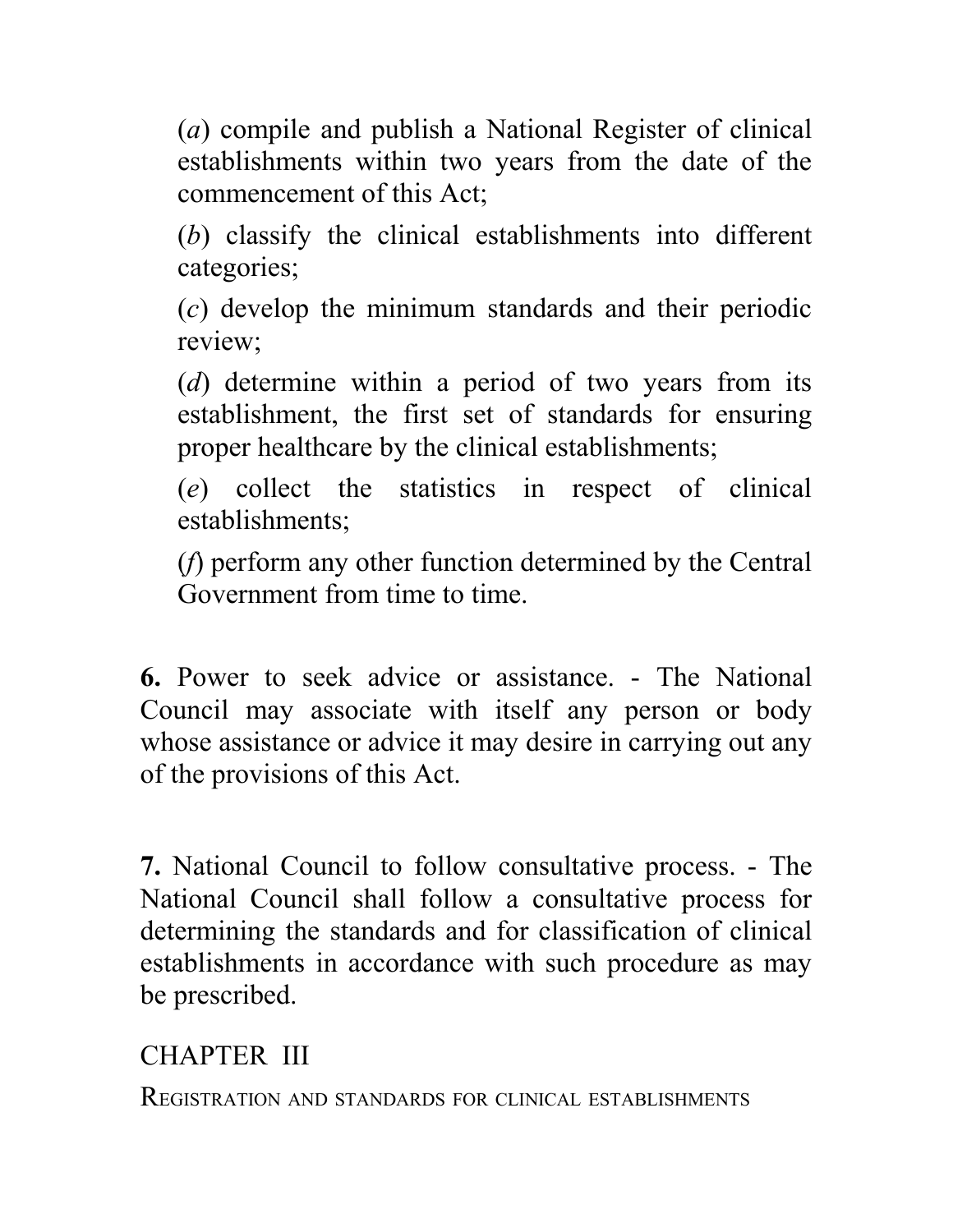**8.** State Council of clinical establishments. - (*1*) Every State Government shall by notification constitute a State Council for clinical establishments or the Union territory Council for clinical establishments, as the case may be.

(*2*) The State Council or the Union territory Council, as the case may be, shall consist of the following members, namely:—

(*a*) Secretary, Health — *ex officio,* who shall be the Chairman;

(*b*) Director of Health Services — *ex officio* member-secretary;

(*c*) Directors of different streams of Indian Systems of Medicine—*ex officio* members;

(*d*) one representative each to be elected by the executive committee of—

(*i*) State Medical Council of India;

(*ii*) State Dental Council of India;

(*iii*) State Nursing Council of India;

(*iv*) State Pharmacy Council of India;

(*e*) three representatives to be elected by the Executive of the State Council or the Union territory Council, as the case may be, of Indian Medicine representing the Ayurveda, Siddha and Unani systems of medicine;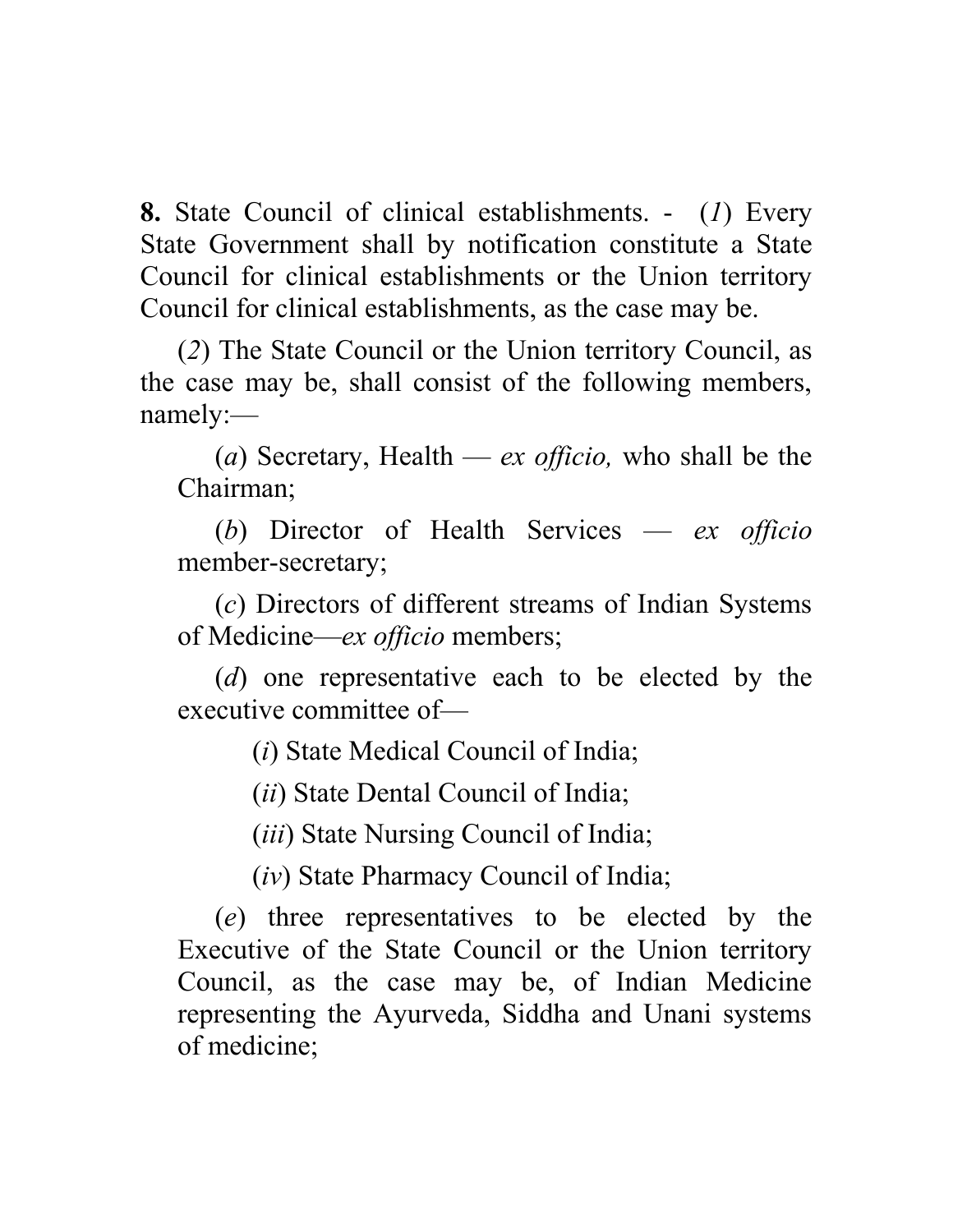(*f*) one representative to be elected by the State Council of the Indian Medical Association;

(*g*) one representative from the line of paramedical systems;

(*h*) two representatives from State level consumer groups or reputed non-Governmental organisations working in the field of health.

(*3*) The nominated member of the State Council or the Union territory Council, as the case may be, shall hold office for a term of three years, but shall be eligible for renomination for maximum of one more term of three years.

(*4*) The elected members of the State Council or the Union territory Council, as the case may be, shall hold office for three years, but shall be eligible for re-election:

Provided that the person nominated or elected, as the case may be, shall hold office for so long as he holds the appointment of the office by virtue of which he was nominated or elected to the State Council or the Union territory Council, as the case may be.

(*5*) The State Council or the Union territory Council shall perform the following functions, namely:—

(*a*) compiling and updating the State Registers of clinical establishment;

(*b*) sending monthly returns for updating the National Register;

(*c*) representing the State in the National Council;

(*d*) hearing of appeals against the orders of the authority; and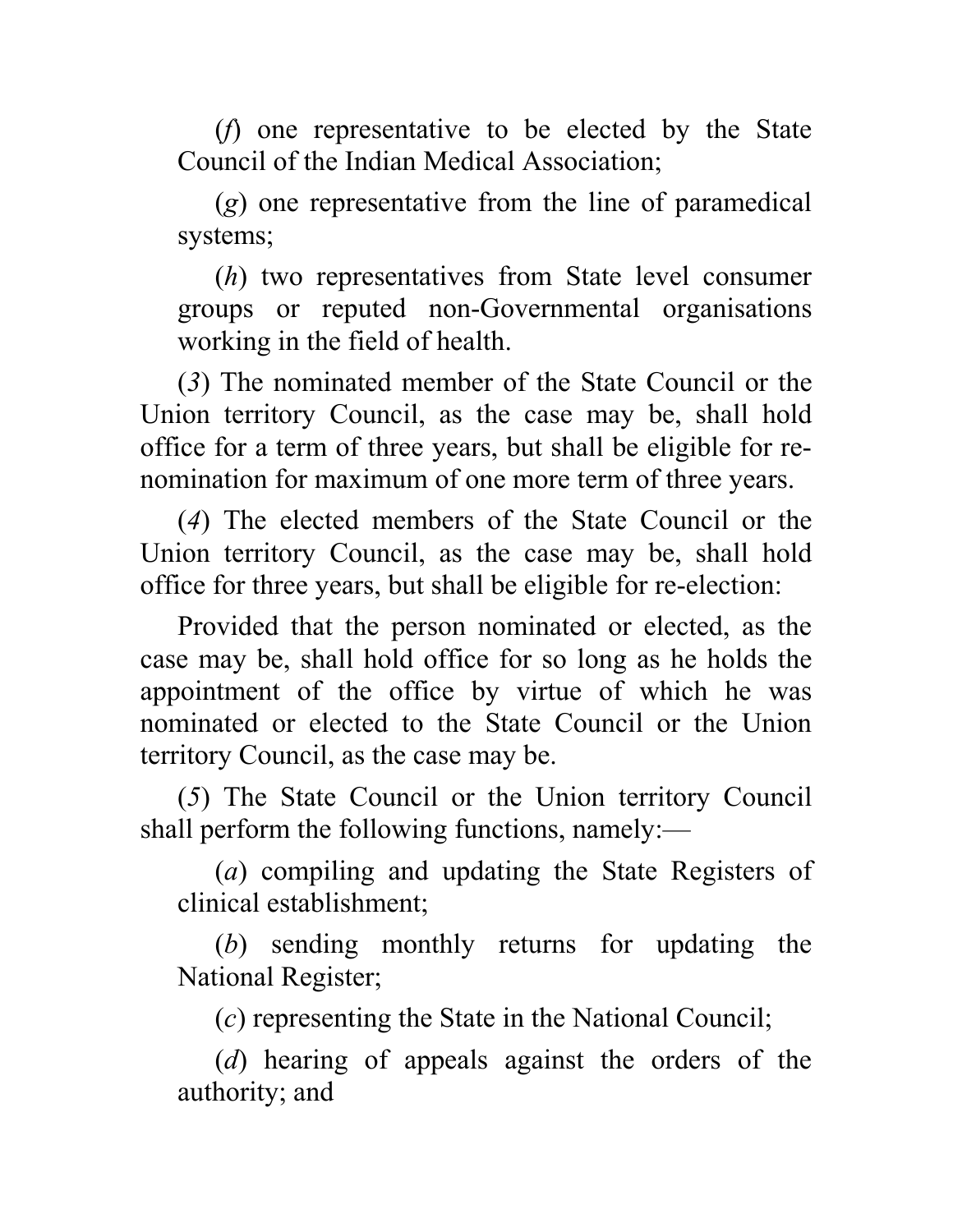(*e*) publication on annual basis a report on the state of implementation of standards within their respective States.

**9.** Providing information to National Council. - It shall be the responsibility of the State Council for clinical establishments to compile and update the State Register of clinical establishments of the State and further to send monthly returns in digital format for updating the National Register.

**10.** Authority for registration. - (*1*) The State Government shall, by notification, set-up an authority to be called the district registering authority for each district for registration of clinical establishments, with the following members, namely:—

(*a*) District Collector — Chairperson;

(*b*) District Health Officer — Convenor;

(*c*) three members with such qualifications and on such terms and conditions as may be prescribed by the Central Government.

(*2*) Notwithstanding anything contained in sub-section (*1*), for the purposes of provisional registration of clinical establishments under section 14, the District Health Officer or the Chief Medical Officer (by whatever name called)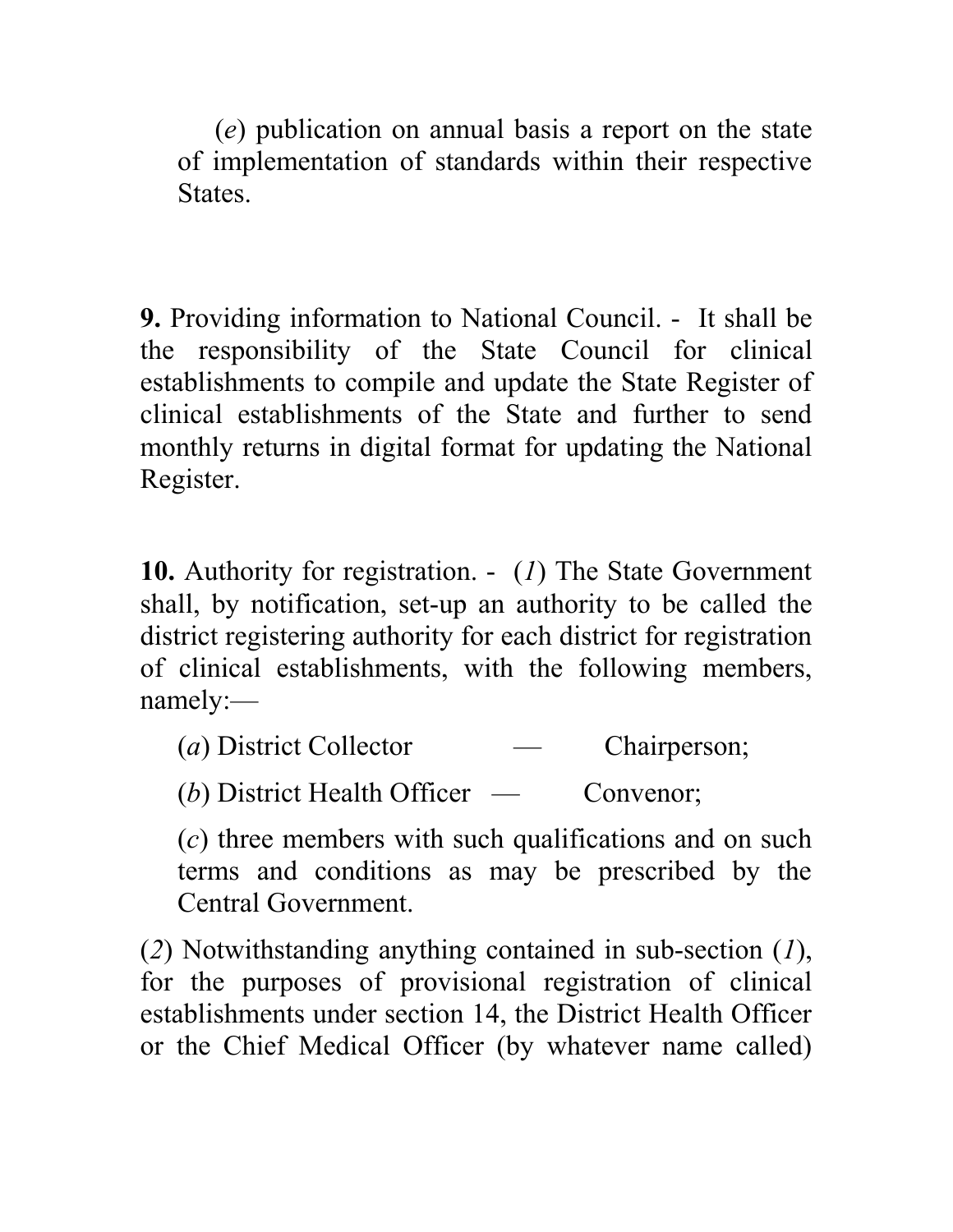shall exercise the powers of the authority as per procedure that may be prescribed.

**11.** Registration for clinical establishments. - No person shall run a clinical establishment unless it has been duly registered in accordance with the provisions of this Act.

**12.** Condition for registration. - (*1*) For registration and continuation, every clinical establishment shall fulfil the following conditions, namely:—

(*ii*) the minimum requirement of personnel as may be prescribed;

(*iii*) provisions for maintenance of records and reporting as may be prescribed;

(*iv*) such other conditions as may be prescribed.

(*2*) The clinical establishment shall undertake to provide within the staff and facilities available, such medical examination and treatment as may be required to stabilise the emergency medical condition of any individual who comes or is brought to such clinical establishment.

**13.** Classification of clinical establishments. - (*1*) Clinical establishment of different systems shall be classified into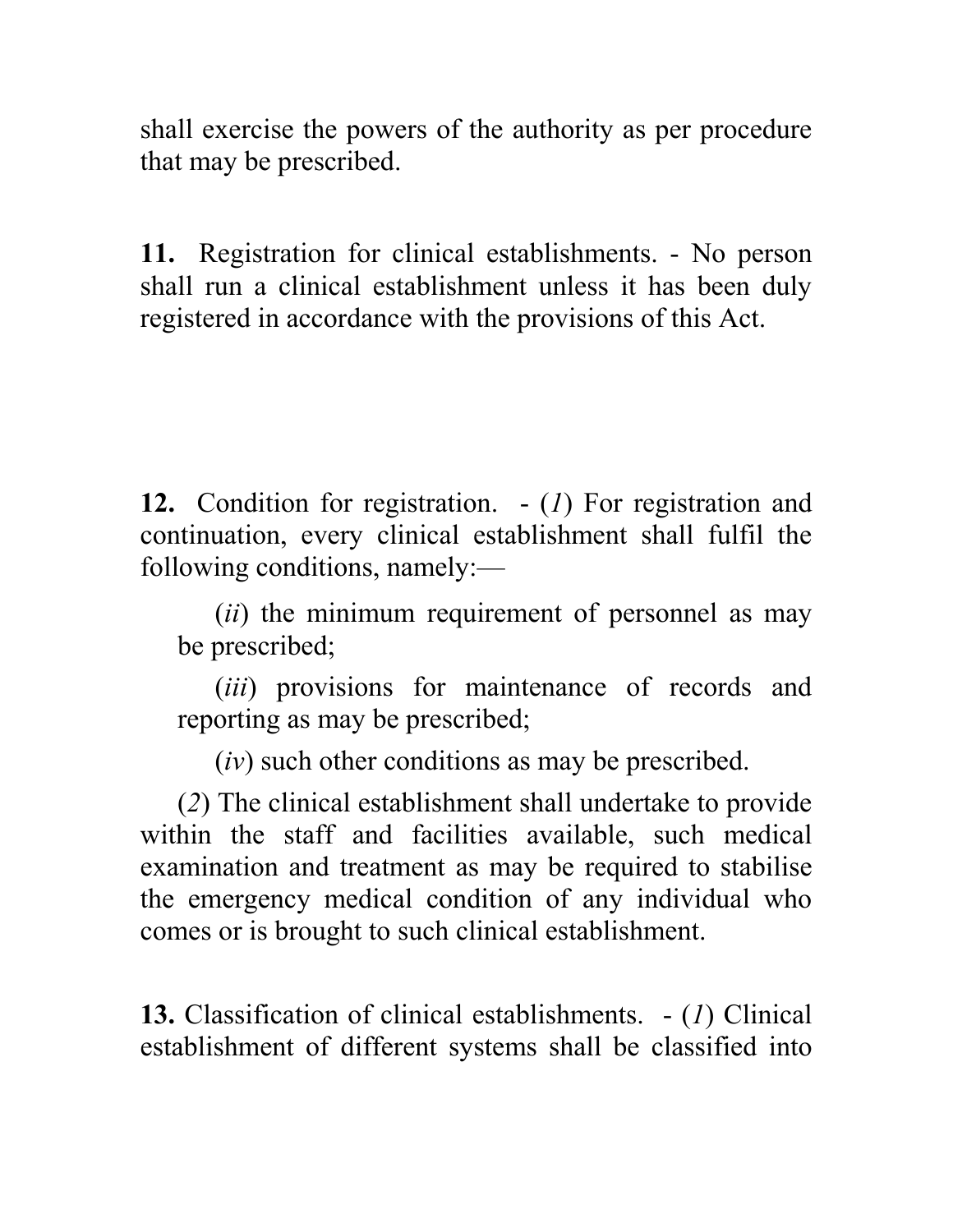such categories, as may be prescribed by the Central Government, from time to time.

(*2*) Different standards may be prescribed for classification of different categories referred to in sub-section (*1*):

Provided that in prescribing the standards for clinical establishments, the Central Government shall have regard to the local conditions.

CHAPTER IV

PROCEDURE FOR REGISTRATION

**14.** Application for provisional certificate of registration. - (*1*) For the purposes of registration of the clinical establishment under section 10, an application in the prescribed proforma along with the prescribed fee shall be made to the authority.

(*2*) The application shall be filed in person or by post or online.

(*3*) The application shall be made in such form and shall be accompanied by such details as may be prescribed under this Act or rules made thereunder.

(*4*) If any clinical establishment is in existence at the time of the commencement of this Act, an application for its registration shall be made within one year from the date of the commencement of this Act and a clinical establishment which comes into existence after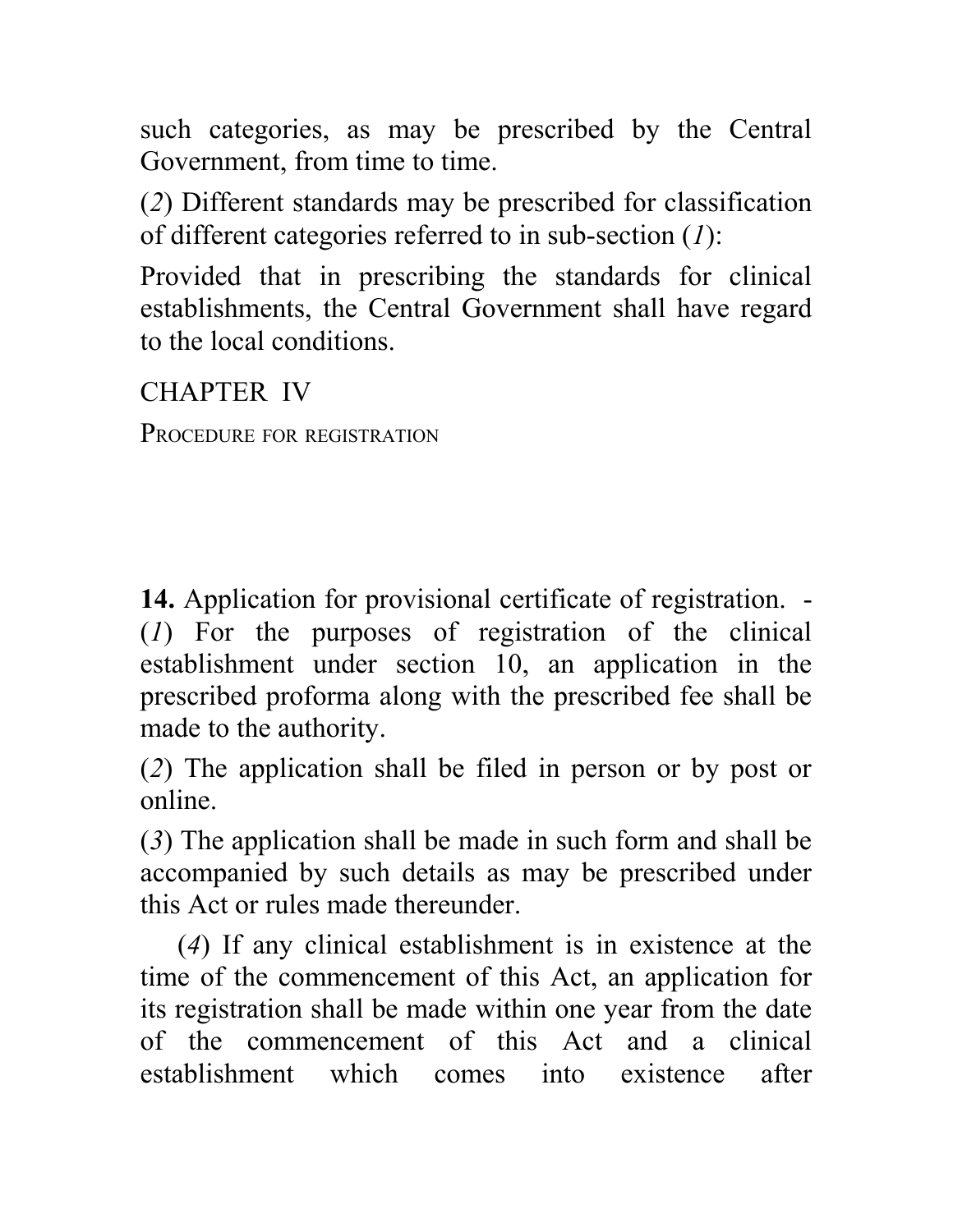commencement of this Act, shall apply for permanent registration within a period of six months from the date of its establishment.

(*5*) If any clinical establishment is already registered under any existing law requiring registration of such establishments, even then it shall apply for registration as referred to in sub-section (*1*).

**15.** Provisional certificate. - The authority shall, within a period of ten days from the date of receipt of such application, grant to the applicant a certificate of provisional registration in such form and containing such particulars and such information, as may be prescribed.

**16.** No inquiry prior to provisional registration. - (*1*) The authority shall not conduct any inquiry prior to the grant of provisional registration.

(*2*) Notwithstanding the grant of the provisional certificate of registration, the authority shall, within a period of fortyfive days from the grant of provisional registration, cause to be published in such manner, as may be prescribed, all particulars of the clinical establishment so registered provisionally.

**17.** Validity of provisional registration. - Subject to the provisions of section 23, every provisional registration shall be valid to the last day of the twelfth month from the date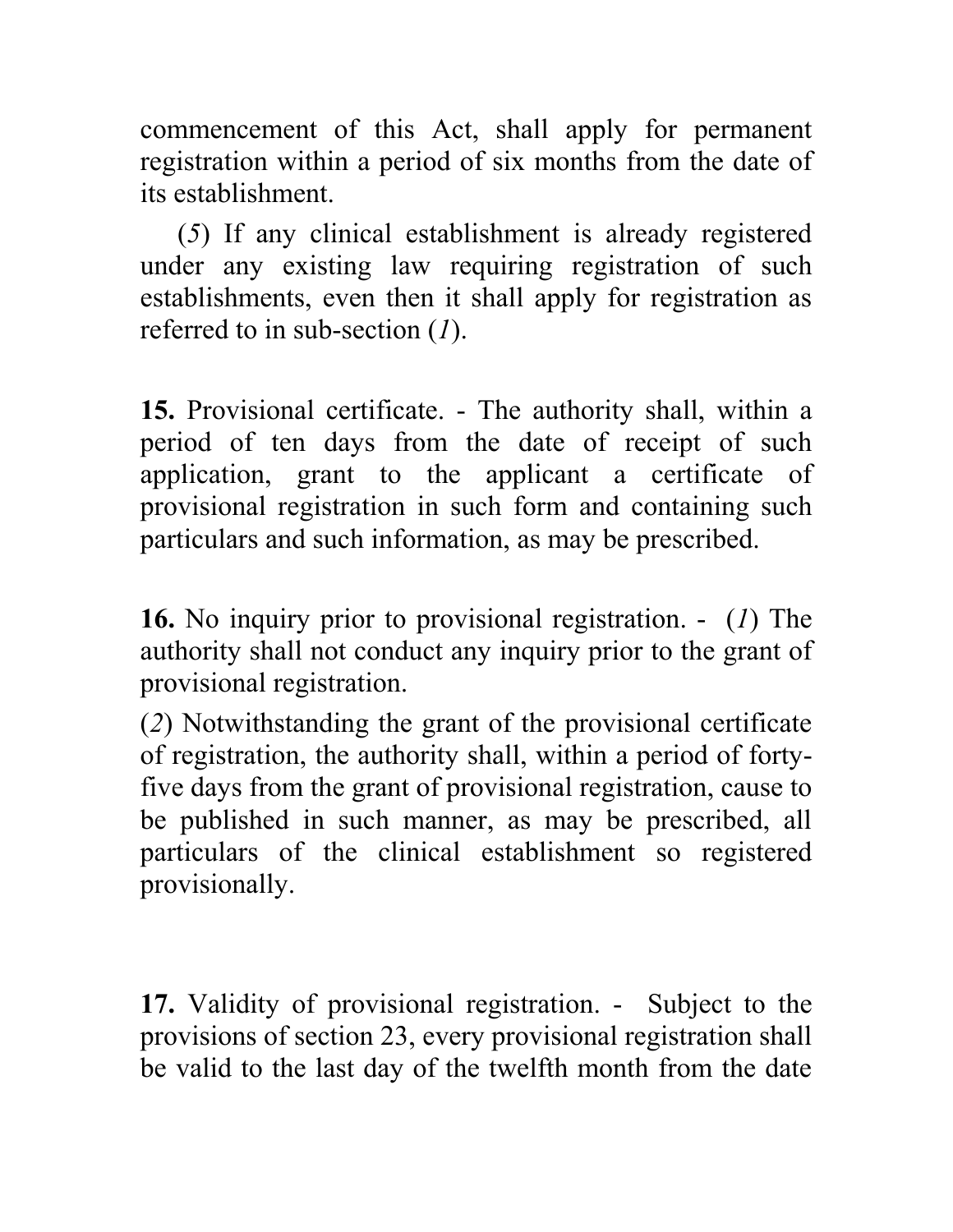of issue of the certificate of registration and such registration shall be renewable.

**18.** Display of certificate of registration. - The certificate shall be kept affixed in a conspicuous place in the clinical establishment in such manner so as to be visible to every one visiting such establishment.

**19.** Duplicate certificate. - In case the certificate is lost, destroyed, mutilated or damaged, the authority shall issue a duplicate certificate on the request of the clinical establishment and on the payment of such fees as may be prescribed.

(*i*) the minimum standards of facilities and services as may be prescribed;

**20.** Certificate to be non-transferable. - (*1*) The certificate of registration shall be non-transferable.

(*2*) In the event of change of ownership or management, the clinical establishment shall inform the authority of such change in such manner as may be prescribed.

(*3*) In the event of change of category, or location, or on ceasing to function as a clinical establishment, the certificate of registration in respect of such clinical establishment shall be surrendered to the authority and the clinical establishment shall apply afresh for grant of certificate of registration.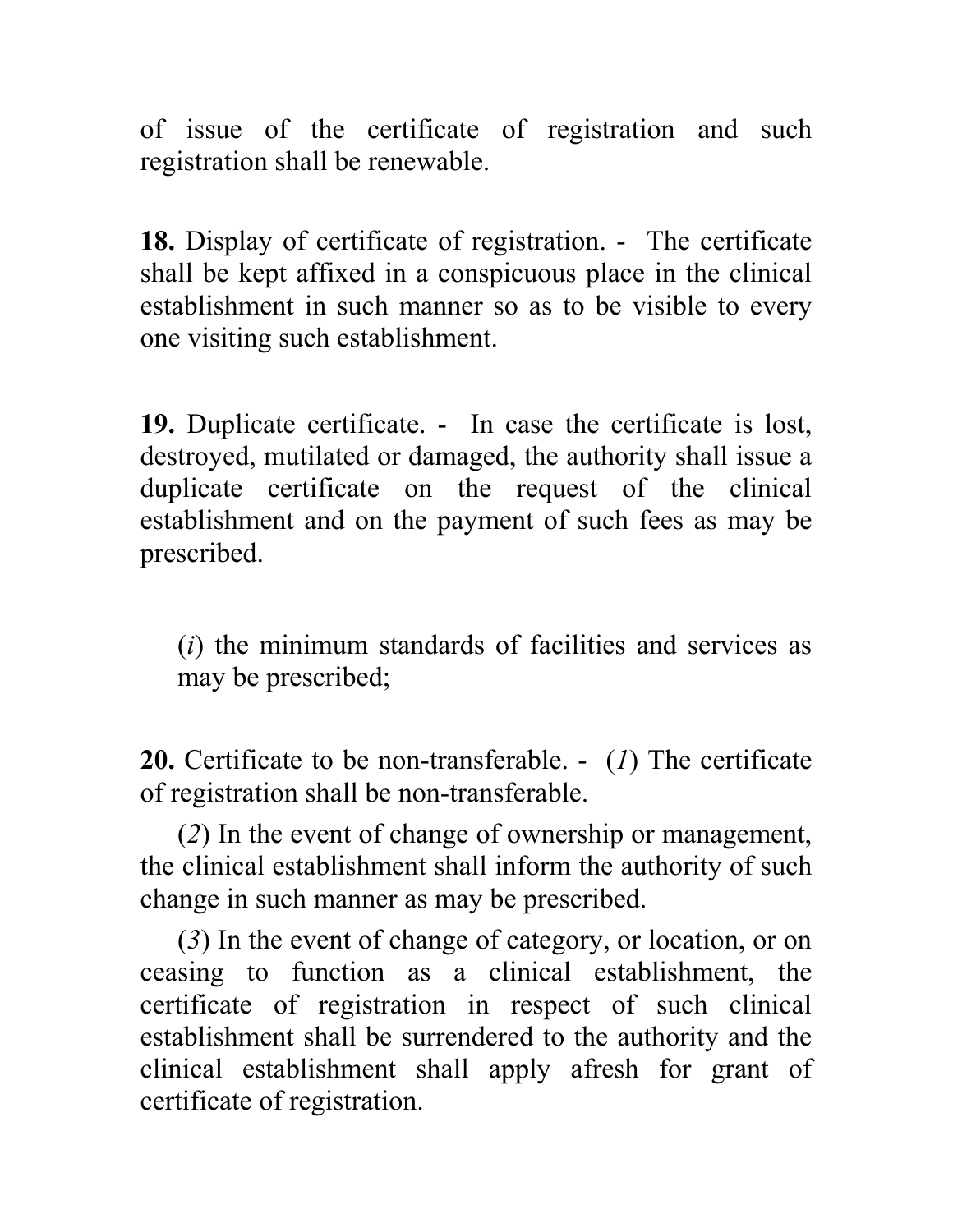**21.** Publication of expiry of registration. - The authority shall cause to be published within such time and in such manner, as may be prescribed, the names of clinical establishments whose registration has expired.

**22.** Renewal of registration. - The application for renewal of registration shall be made thirty days before the expiry of the validity of the certificate of provisional registration and, in case the application for renewal is made after the expiry of the provisional registration, the authority shall allow renewal of registration on payment of such enhanced fees, as may be prescribed.

**23.** Time limit for provisional registration. - Where the clinical establishments in respect of which standards have been notified by the Central Government, provisional registration shall not be granted or renewed beyond,—

(*i*) the period of two years from the date of notification of the standards in case of clinical establishments which came into existence before the commencement of this Act;

(*ii*) the period of two years from the date of notification of the standards for clinical establishments which come into existence after the commencement of this Act but before the notification of the standards; and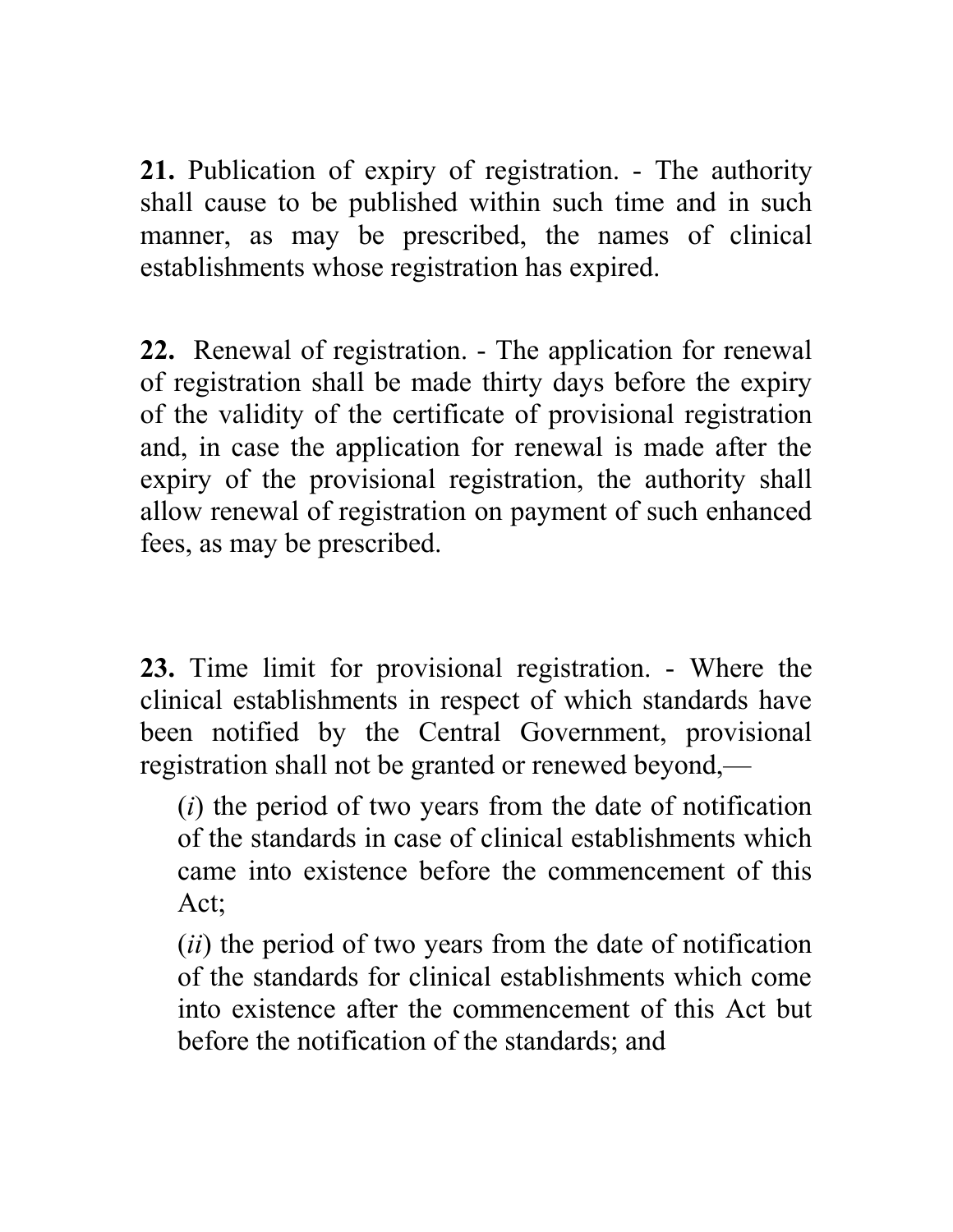(*iii*) the period of six months from the date of notification of standards for clinical establishments which come into existence after standards have been notified.

**24.** Application for permanent registration. - Application for permanent registration by a clinical establishment shall be made to the authority in such form and be accompanied by such fees, as may be prescribed.

**25.** Verification of application. - The clinical establishment shall submit evidence of having complied with the prescribed minimum standards in such manner, as may be prescribed.

**26.** Display of information for filing objections. - As soon as the clincial establishment submits the required evidence of having complied with the prescribed minimum standards, the authority shall cause to be displayed for information of the public at large and for filing objections, if any, in such manner, as may be prescribed, all evidence submitted by the clinical establishment of having complied with the prescribed minimum standards for a period of thirty days before processing for grant of permanent registration.

**27.** Communication of objections. - If objections are received within the period referred to in the preceding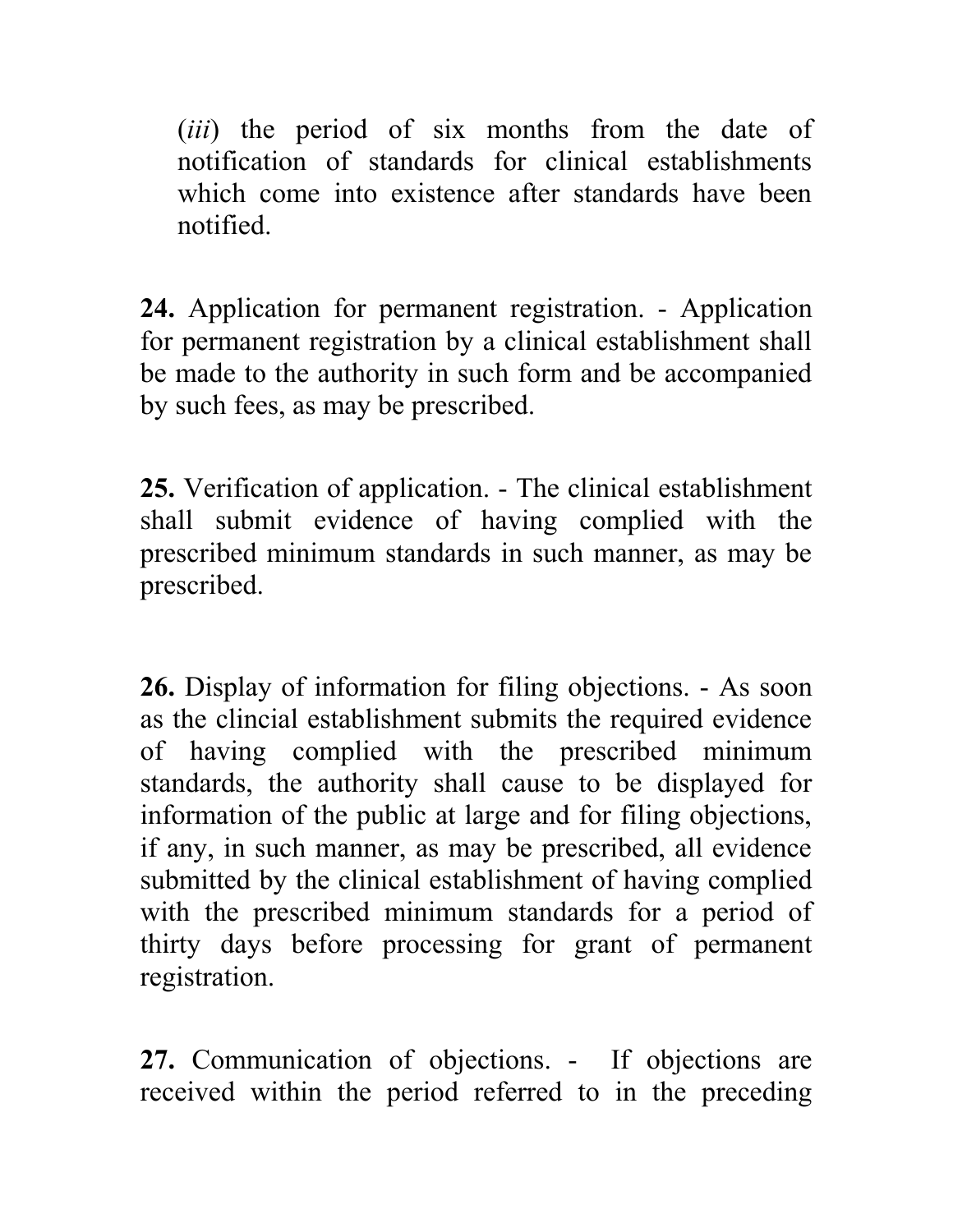section, such objections shall be communicated to the clinical establishment for response within a period of fortyfive days.

**28.** Standards for permanent registration. - Permanent registration shall be granted only when a clinical establishment fulfils the prescribed standards for registration by the Central Government.

**29.** Allowing or disallowing of registration. - The authority shall pass an order immediately after the expiry of the prescribed period and within the next thirty days thereafter either—

(*a*) allowing the application for permanent registration; or

(*b*) disallowing the application:

Provided that the authority shall record its reasons, if it disallows an application, for permanent registration.

**30.** Certificate of permanent registration. - (*1*) The authority shall, if it, allows an application of the clinical establishment, issue a certificate of permanent registration in such form and containing such particulars, as may be prescribed.

(*2*) The certificate shall be valid for a period of five years from the date of issue.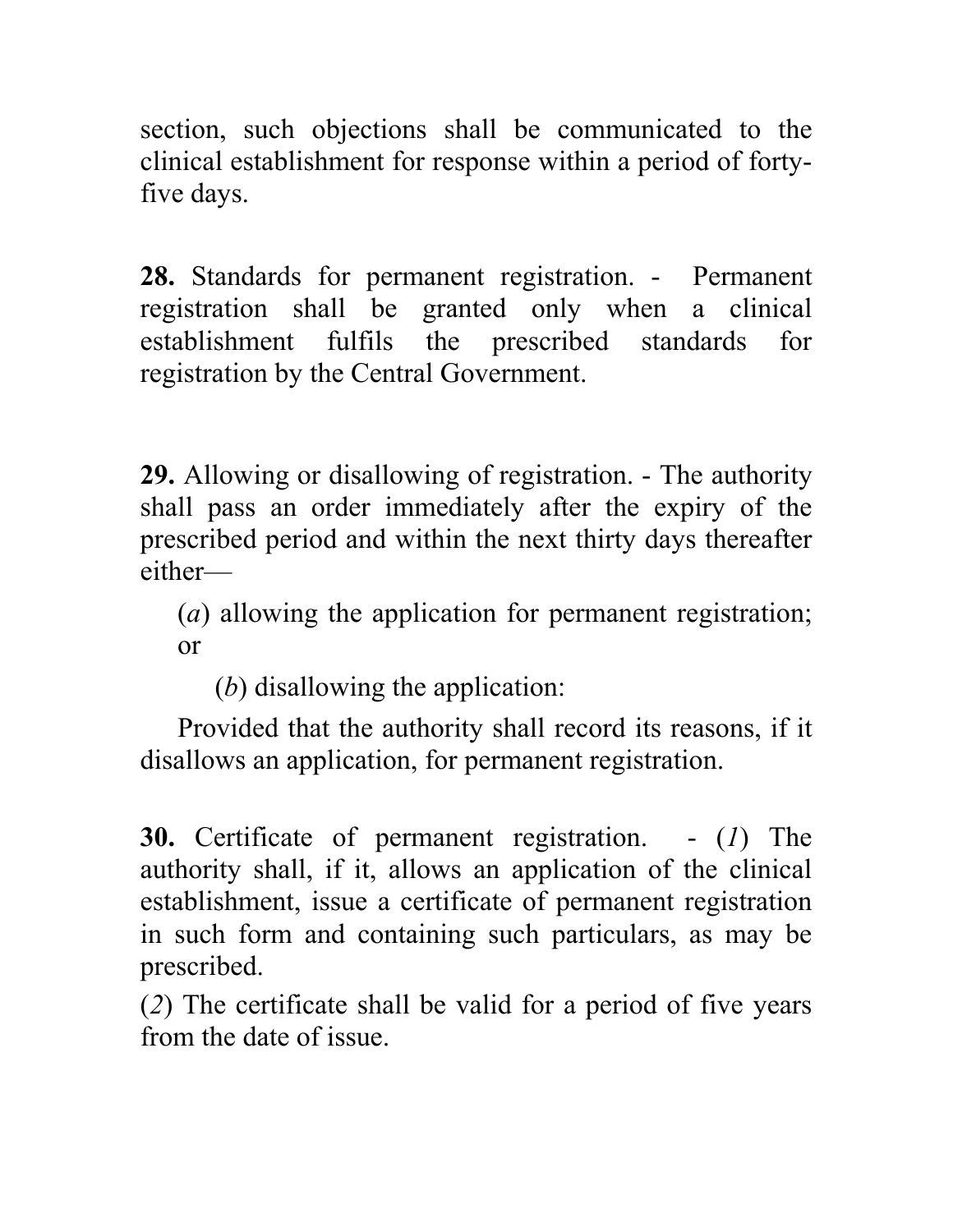(*3*) For the purposes of sub-section (*1*), the provisions of sections 18, 19, 20 and 21 shall also apply.

(*4*) The applications for renewal of permanent registration shall be made within six months before the expiry of the validity of the certificate of permanent registration and, in case the application of renewal is not submitted within the stipulated period, the authority may allow renewal of registration on payment of such enhanced fees and penalties as may be prescribed.

**31.** Fresh application for permanent registration. - The disallowing of an application for permanent registration shall not debar a clinical establishment from applying afresh for permanent registration under section 24 and after providing such evidence, as may be required, of having rectified the deficiences on which grounds the earlier application was disallowed.

**32.** Cancellation of registration. - (*1*) If, at any time after any clinical establishment has been registered, the authority is satisfied that,—

(*a*) the conditions of the registration are not being complied with; or

(*b*) the person entrusted with the management of the clinical establishment has been convicted of an offence punishable under this Act,

it may issue a notice to the clinical establishment to show cause within three months' time as to why its registration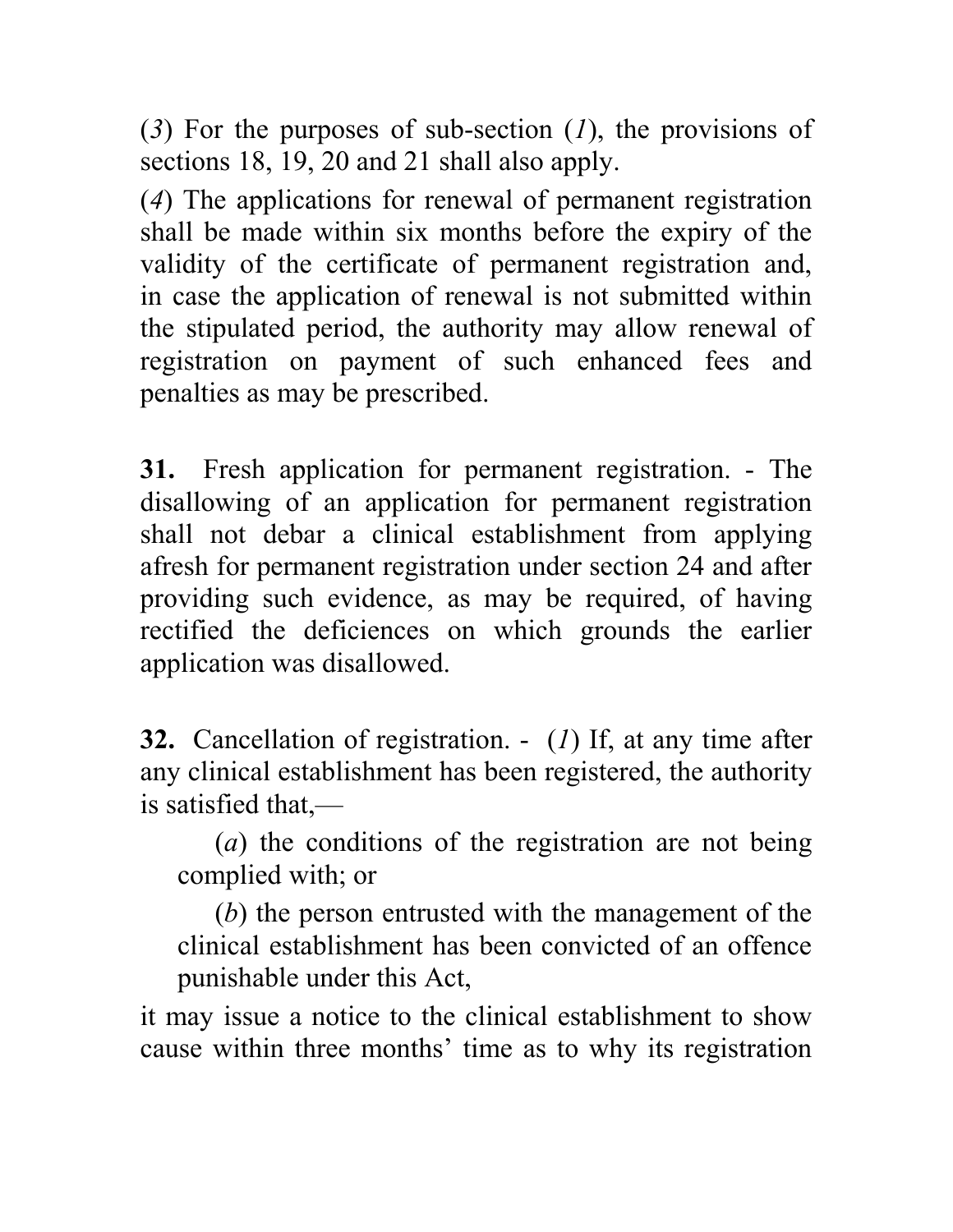under this Act should not be cancelled for the reasons to be mentioned in the notice.

(*2*) If after giving a reasonable opportunity to the clinical establisment, the authority is satisfied that there has been a breach of any of the provisions of this Act or the rules made thereunder, it may, by an order, without prejudice to any other action that it may take against such clinical establishment, cancel its registration.

(*3*) Every order made under sub-section (*2*) shall take effect—

(*a*) where no appeal has been preferred against such order immediately on the expiry of the period prescribed for such appeal; and

(*b*) where such appeal has been preferred and it has been dismissed from the date of the order of such dismissal:

Provided that the authority, after cancellation of registration for reasons to be recorded in writing, may restrain immediately the clinical establishment from carrying on if there is imminent danger to the health and safety of patients.

**33.** Inspection of registered clinical establishments. - (*1*) The authority or an officer authorised by it shall have the right to cause an inspection of, or inquiry in respect of any registered clinical establishment, its building, laboratories and equipment and also of the work conducted or done by the clinical establishment, to be made by such multimember inspection team as it may direct and to cause an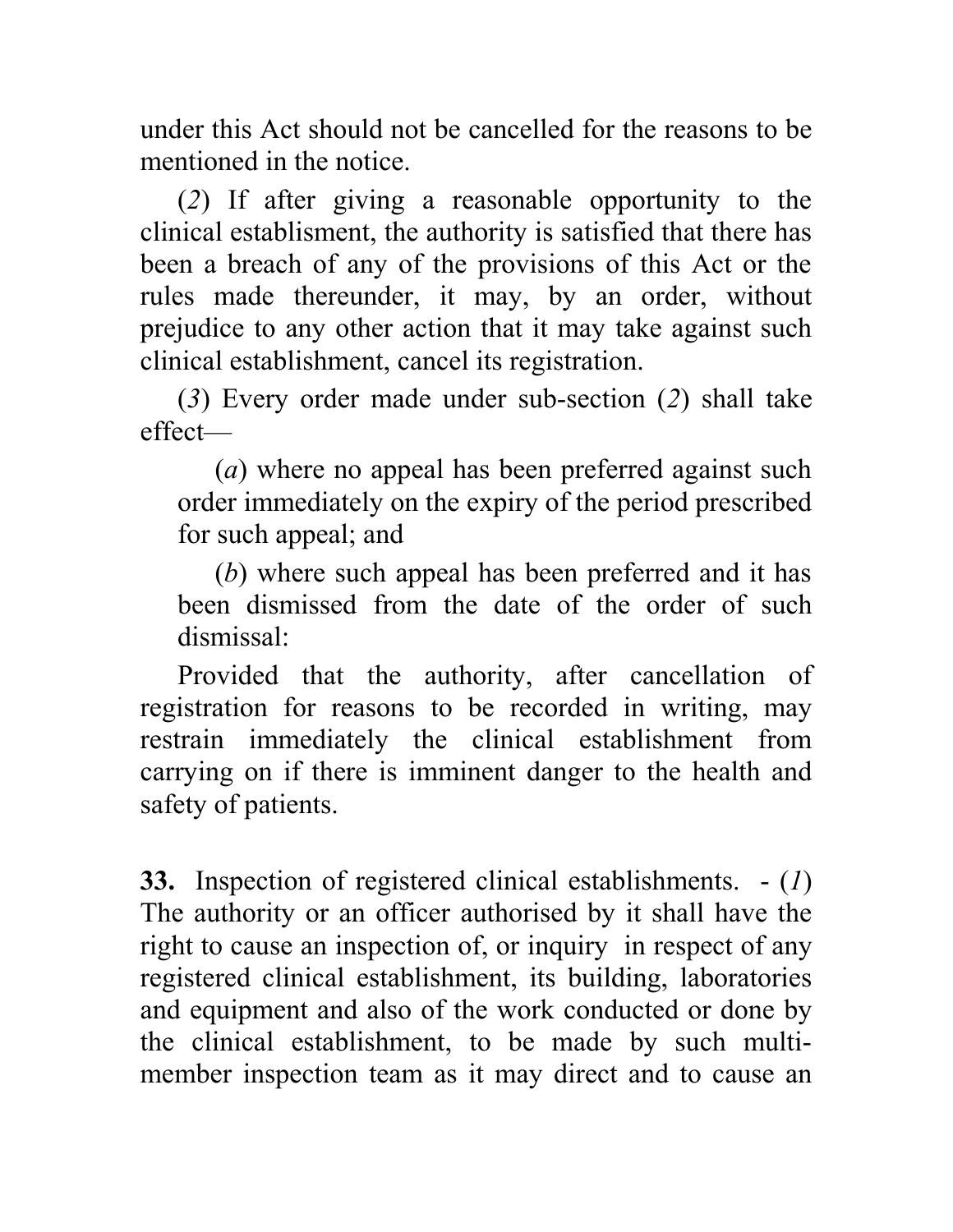inquiry to be made in respect of any other matter connected with the clinical establishment and that establishment shall be entitled to be represented thereat.

(*2*) The authority shall communicate to the clinical establishment the views of that authority with reference to the results of such inspection or inquiry and may, after ascertaining the opinion of the clinical establishment thereon, advise that establishment upon the action to be taken.

(*3*) The clinical establishment shall report to the authority, the action, if any, which is proposed to be taken or has been taken upon the results of such inspection or inquiry and such report shall be furnished within such time, as the authority may direct.

(*4*) Where the clinical establishment does not, within a reasonable time, take action to the satisfaction of the authority, it may, after considering any explanation furnished orrepresentation made by the clinical establishment, issue such directions within such time as indicated in the direction, as that authority deems fit, and the clinical establishment shall comply with such directions.

**34.** Power to enter. - The authority or an officer authorised by it may, if there is any reason to suspect that anyone is carrying on a clinical establishment without registration, enter and search in the manner prescribed, at any reasonable time and the clinical establishment, shall offer reasonable facilities for inspection or inquiry and be entitled to be represented thereat: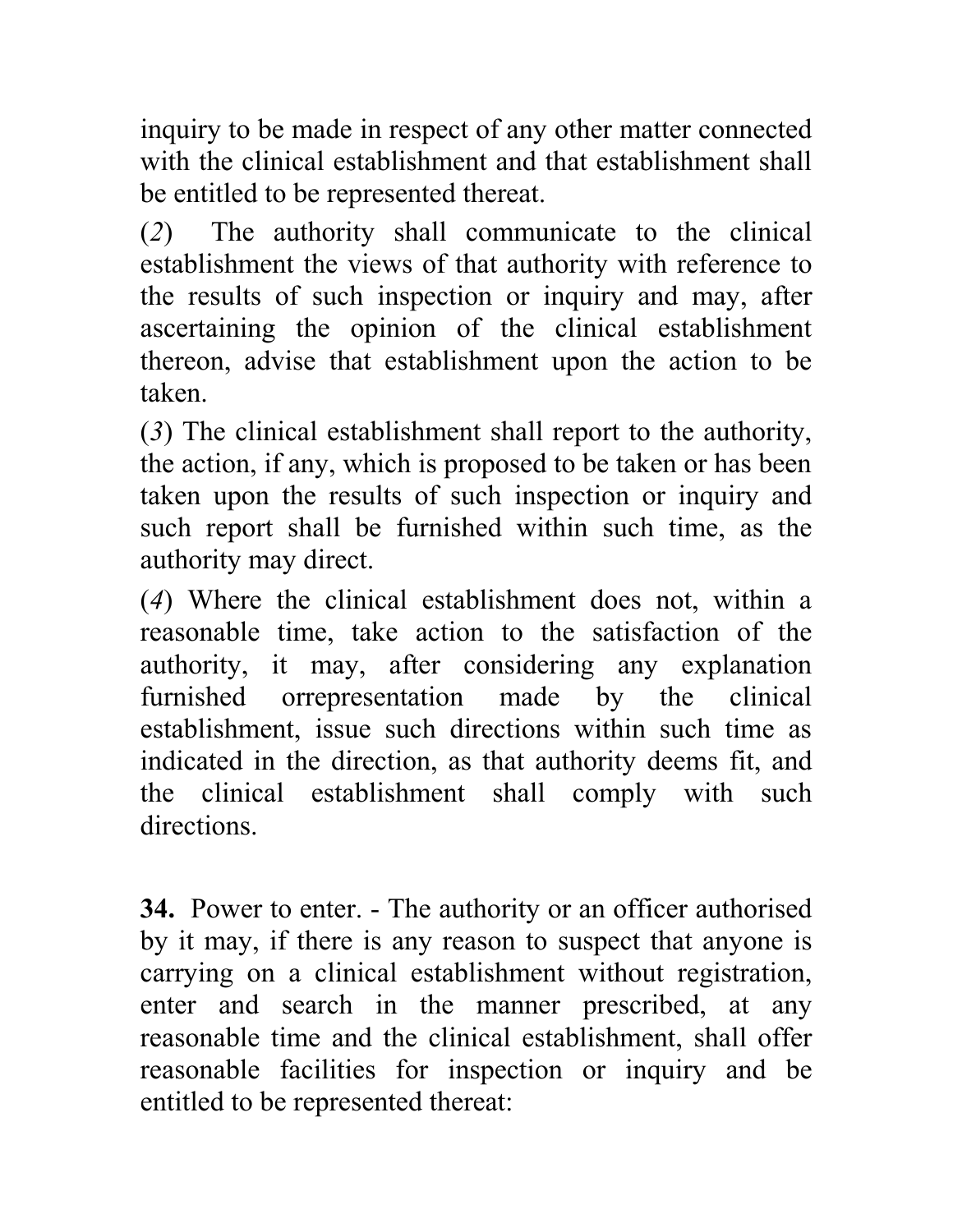Provided that no such person shall enter the clinical establishment without giving notice of his intention to do so.

**35.** Levy of fee by State Government. - The State Government may charge fees for different categories of clinical establishments, as may be prescribed.

**36.** Appeal. - (*1*) Any person, aggrieved by an order of the registering authority refusing to grant or renew a certificate of registration or revoking a certificate of registration may, in such manner and within such period as may be prescribed, prefer an appeal to the State Council:

Provided that the State Council may entertain an appeal preferred after the expiry of the prescribed period if it is satisfied that the appellant was prevented by sufficient cause from preferring the appeal in time.

(*2*) Every appeal under sub-section (*1*) shall be made in such form and be accompanied by such fee as may be prescribed.

## CHAPTER V

REGISTER OF CLINICAL ESTABLISHMENTS

**37.** Register of clinical establishments. - (*1*) The authority shall within a period of two years from its establishment, compile, publish and maintain in digital format a register of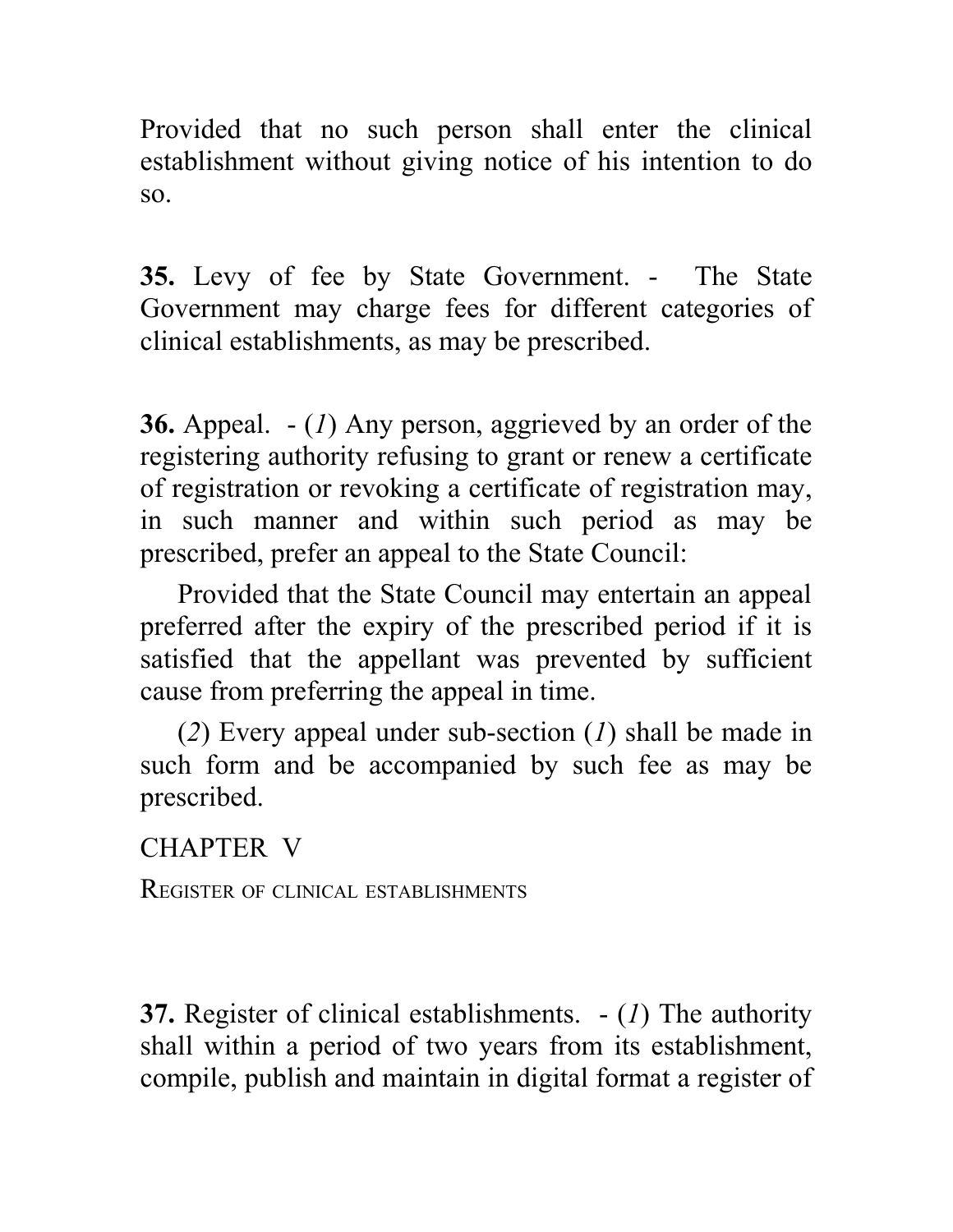clinical establishments, registered by it and it shall enter the particulars of the certificate so issued in a register to be maintained in such form and manner, as may be prescribed by the State Government.

(*2*) Each authority, including any other authority set-up for the registration of clinical establishments under any other law for the time being in force, shall supply in digital format to the State Council of clinical establishments a copy of every entry made in the register of clinical establishments in such manner, as may be prescribed to ensure that the State Register is constantly up-to-date with the registers maintained by the registering authority in the State.

**38.** Maintenance of State Register of clinical establishments. - (*1*) Every State Government shall maintain in digital and in such form and containing such particulars, as may be prescribed by the Central Government a register to be known as the State Register of clinical establishments in respect of clinical establishments of that State.

(*2*) Every State Government shall supply in digital format to the Central Government, a copy of the State Register of clinical establishments and shall inform the Central Government all additions to and other amendments in such register made, for a particular month by the 15th day of the following month.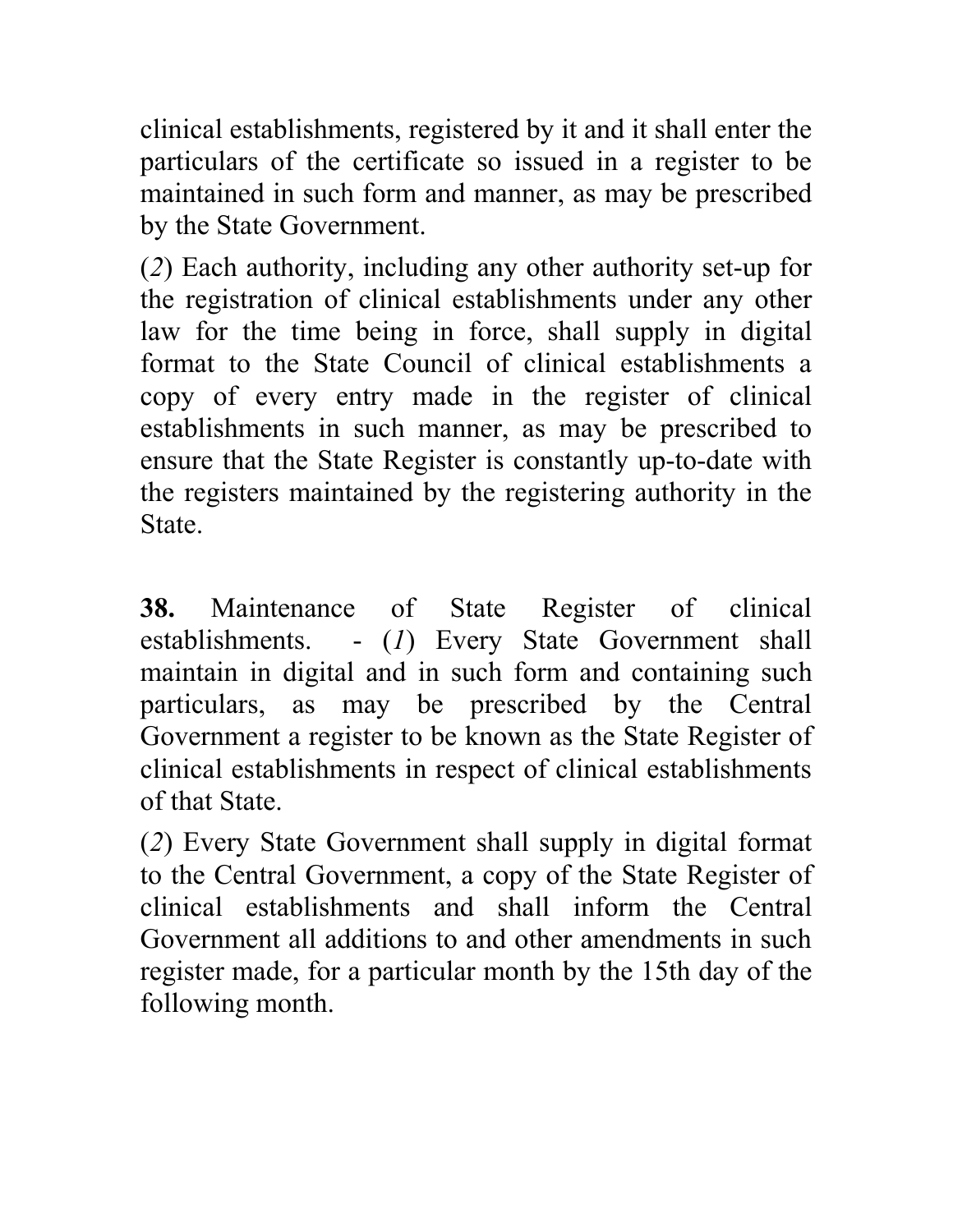**39.** Maintenance of National Register of clinical establishments. - The Central Government shall maintain in digital format an All India Register to be called as the National Register of clinical establishments that shall be an amalgam of the State Register of clinical establishments maintained by the State Governments and shall cause the same to be published in digital format.

# CHAPTER VI

PENALTIES

**40.** Penalty. - Whoever contravenes any provision of this Act shall, if no penalty is provided elsewhere, be punishable for the first offence with fine which may extend to ten thousandrupees, for any second offence with fine which may extend to fifty thousand rupees and for any subsequent offence with fine which may extend to five lakh rupees.

**41.** Monetary penalty for non-registration. - (*1*) Whoever carries on a clinical establishment without registration shall, on first contravention, be liable to a monetary penalty up to fifty thousand rupees, for second contravention with a monetary penalty which may extend to two lakh rupees and for any subsequent contravention with a monetary penalty which may extend to five lakh rupees.

(*2*) Whoever knowingly serves in a clinical establishment which is not duly registered under this Act, shall be liable to a monetary penalty which may extend to twenty-five thousand rupees.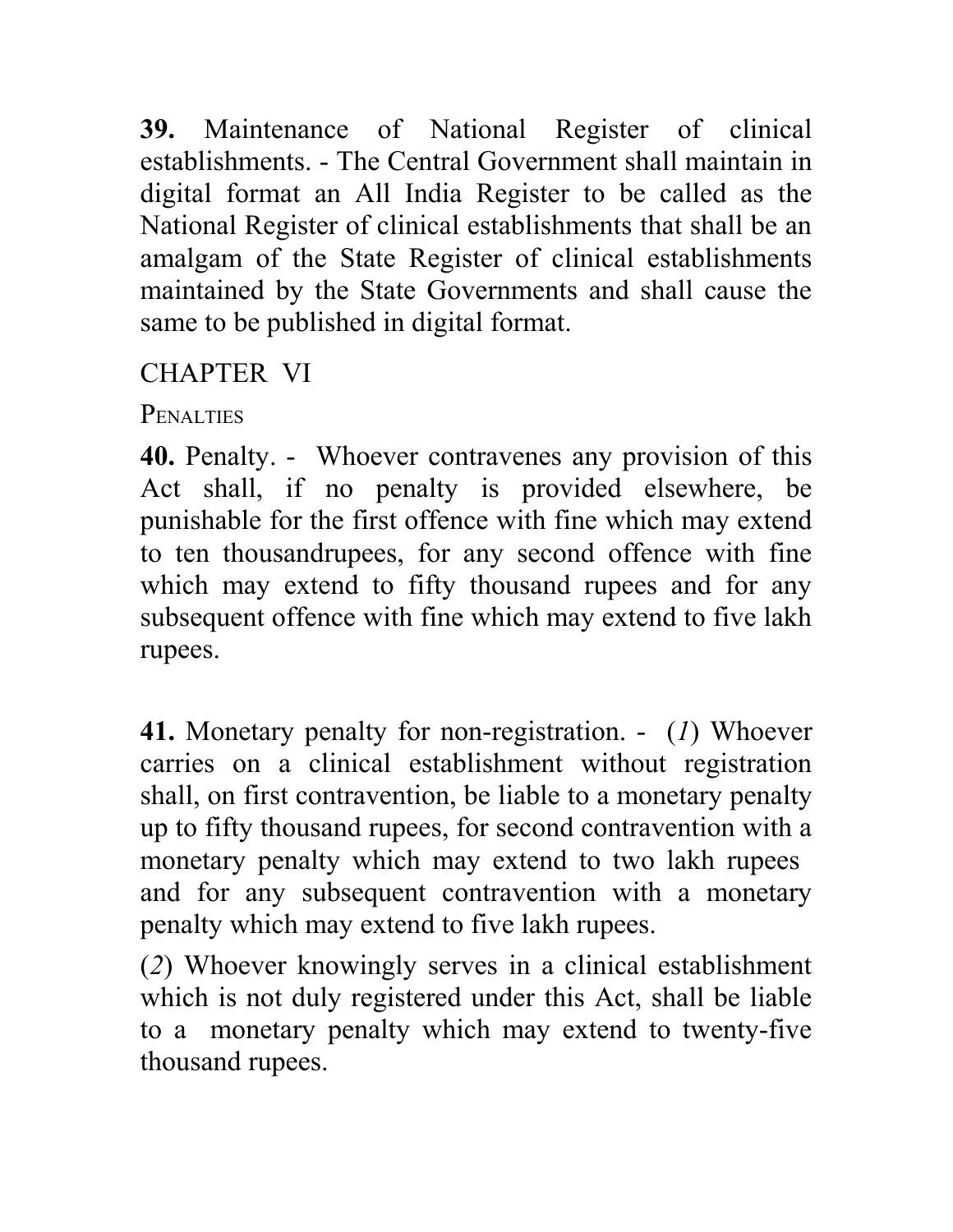(*3*) For the purpose of adjudging under sub-sections (*1*) and (*2*), the authority shall hold an inquiry in the prescribed manner after giving any person concerned a reasonable opportunity of being heard for the purpose of imposing any monetary penalty.

(*4*) While holding an inquiry the authority shall have power to summon and enforce the attendance of any person acquainted with the facts and circumstances of the case to give evidence or to produce any document which in the opinion of the authority, may be useful for or relevant to the subject matter of the inquiry and if, on such inquiry, it is satisfied that the person has failed to comply with the provisions specified in sub-sections (*1*) and (*2*), it may by order impose the monetary penalty specified in those subsections to be deposited within thirty days of the order in the account referred to in sub-section (*8*) of section 42.

(*5*) While determining the quantum of monetary penalty, the authority shall take into account the category, size and type of the clinical establishment and local conditions of the area in which the establishment is situated.

(*6*) Any person aggrieved by the decision of the authority may prefer an appeal to the State Council within a period of three months from the date of the said decision.

(*7*) The manner of filing the appeal referred to in subsection (*6*) shall be such as may be prescribed.

**42.** Disobedience of direction, obstruction and refusal of information. - (*1*) Whoever wilfully disobeys any direction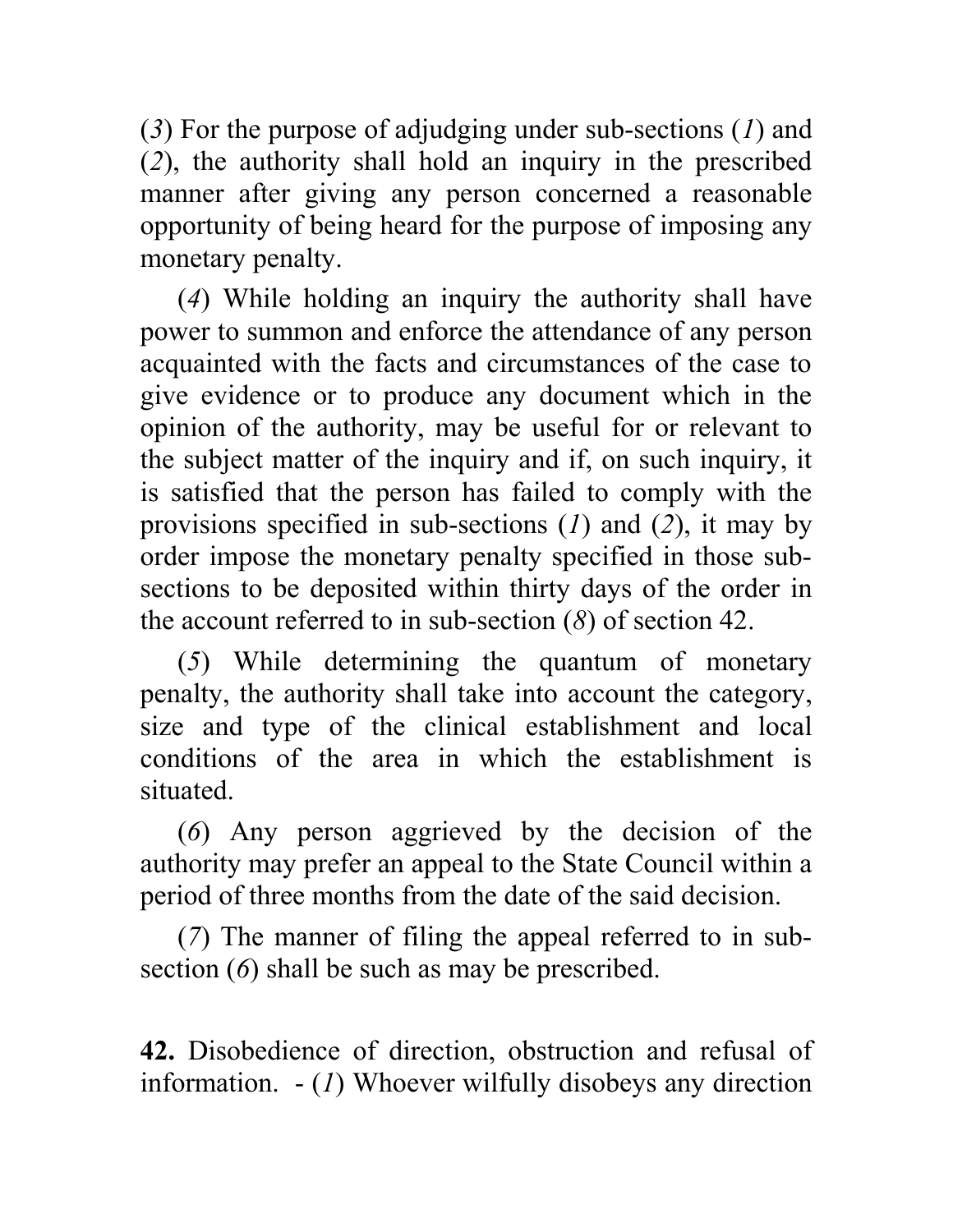lawfully given by any person or authority empowered under this Act to give such direction, or obstructs any person or authority in the discharge of any functions which such person or authority is required or empowered under this Act to discharge, shall be liable to a monetary penalty which may extend to five lakh rupees.

(*2*) Whoever being required by or under this Act to supply any information wilfully withholds such information or gives information which he knows to be false or which he does not believe to be true, shall be liable to a monetary penalty which may extend to five lakh rupees.

(*3*) For the purpose of adjudging under sub-sections (*1*) and (*2*), the authority shall hold an inquiry in the prescribed manner after giving any person concerned a reasonable opportunity of being heard for the purpose of imposing any monetary penalty.

(*4*) While holding an inquiry the authority shall have power to summon and enforce the attendance of any person acquainted with the facts and circumstances of the case to give evidence or to produce any document which in the opinion of the authority, may be useful for or relevant to the subject matter of the inquiry and if, on such inquiry, it is satisfied that the person has failed to comply with the provisions specified in sub-sections (*1*) and (*2*), it may by order impose the monetary penalty specified in those subsections to be deposited within thirty days of the order in the account referred to in sub-section (*8*).

(*5*) While determining the quantum of monetary penalty, the authority shall take into account the category, size and type of the clinical establishment and local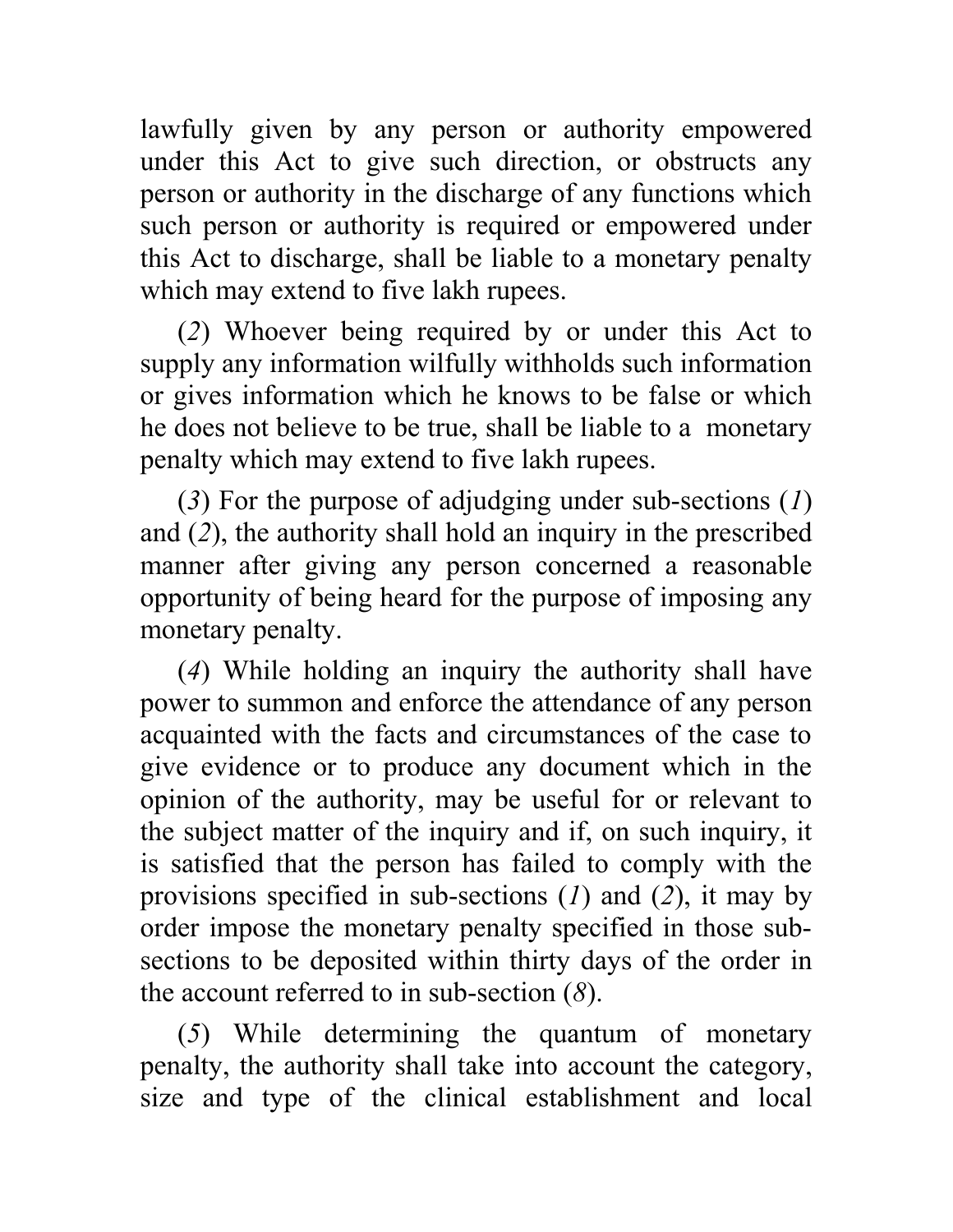conditions of the area in which the establishment is situated.

(*6*) Any person aggrieved by the decision of the authority may prefer an appeal to the State Council within a period of three months from the date of the said decision.

(*7*) The manner of filing the appeal referred to in subsection (*6*) shall be such as may be prescribed.

(*8*) The monetary penalty levied under sections 41 and 42 shall be credited to such account as the State Government may by order specify in this behalf.

**43.** Penalty for minor deficiencies. - Whoever contravenes any provision of this Act or any rule made thereunder resulting in deficiencies that do not pose any imminent danger to the health and safety of any patient and can be rectified within a reasonable time, shall be punishable with fine which may extend to ten thousand rupees.

**44.** Contravention by companies. - (*1*) Where a person committing contravention of any of the provisions of this Act or of any rule made thereunder is a company, every person who, at the time the contravention was committed, was in charge of, and was responsible to the company for the conduct of the business of the company, as well as the company, shall be deemed to be guilty of the contravention and shall be liable to fine:

Provided that nothing contained in this sub-section shall render any such person liable to any punishment if he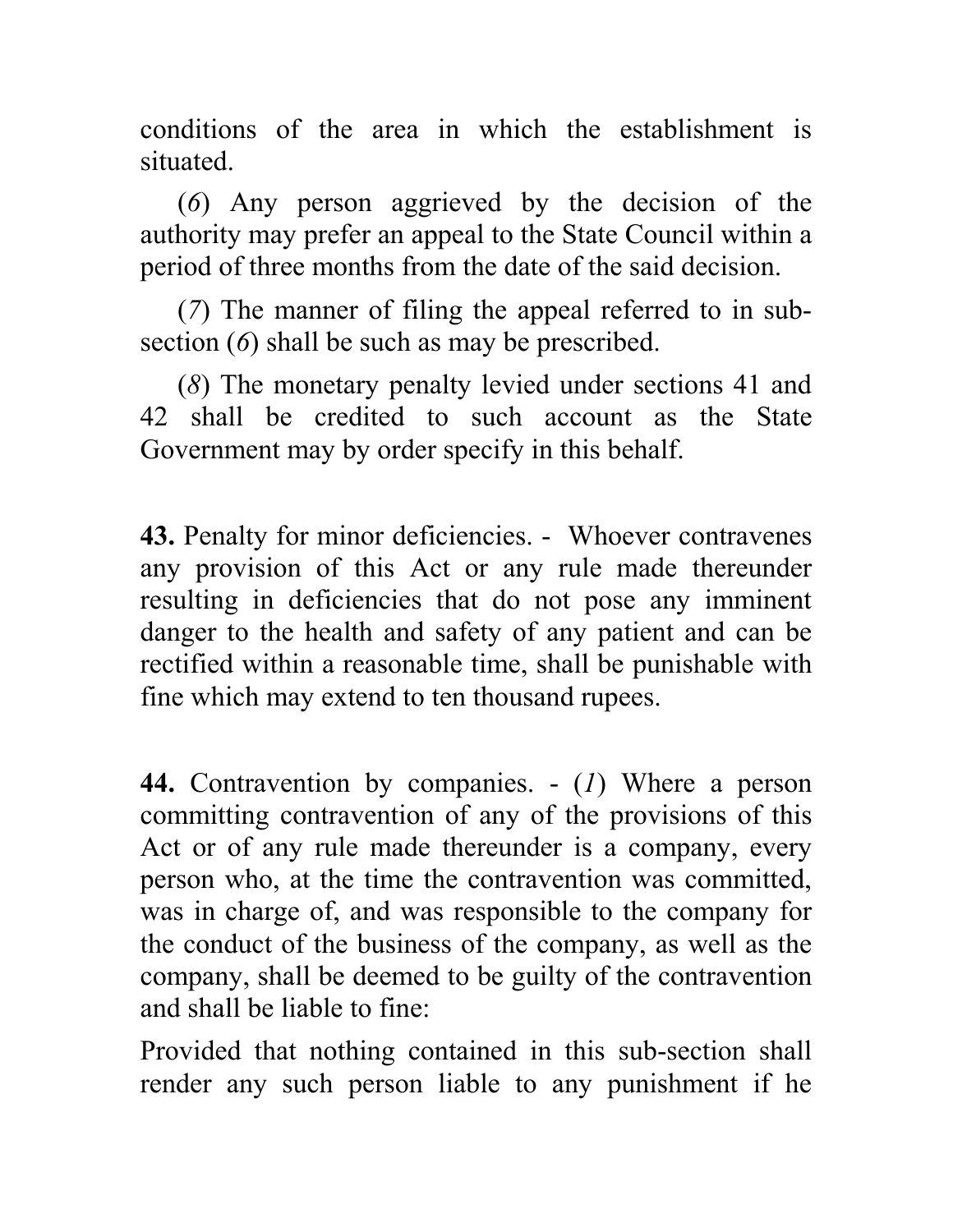proves that the contravention was committed without his knowledge or that he had exercised all due diligence to prevent the commission of such contravention.

(*2*) Notwithstanding anything contained in sub-section (*1*), where a contravention of any of the provisions of this Act or of any rule made thereunder has been committed by a company and it is proved that the contravention has taken place with the consent or connivance of, or is attributable to any neglect on the part of, any director, manager, secretary or other officer of the company, such director, manager, secretary or other officer shall also be deemed to be guilty of that contravention and shall be liable to fine.

*Explanation.—*For the purpose of this section,—

(*a*) "company" means a body corporate and includes a firm or other association of individuals; and

(*b*) "director", in relation to a firm, means a partner in the firm.

**45.** Offences by Government Departments. - (*1*) Where an offence under this Act has been committed by any Department of Government within a period of six months after the commencement of this Act, the Head of the Department shall be deemed to be guilty of the offence and shall be liable to be proceeded against and punished accordingly:

Provided that nothing contained in this section shall render such Head of the Department liable to any punishment if he proves that the offence was committed without his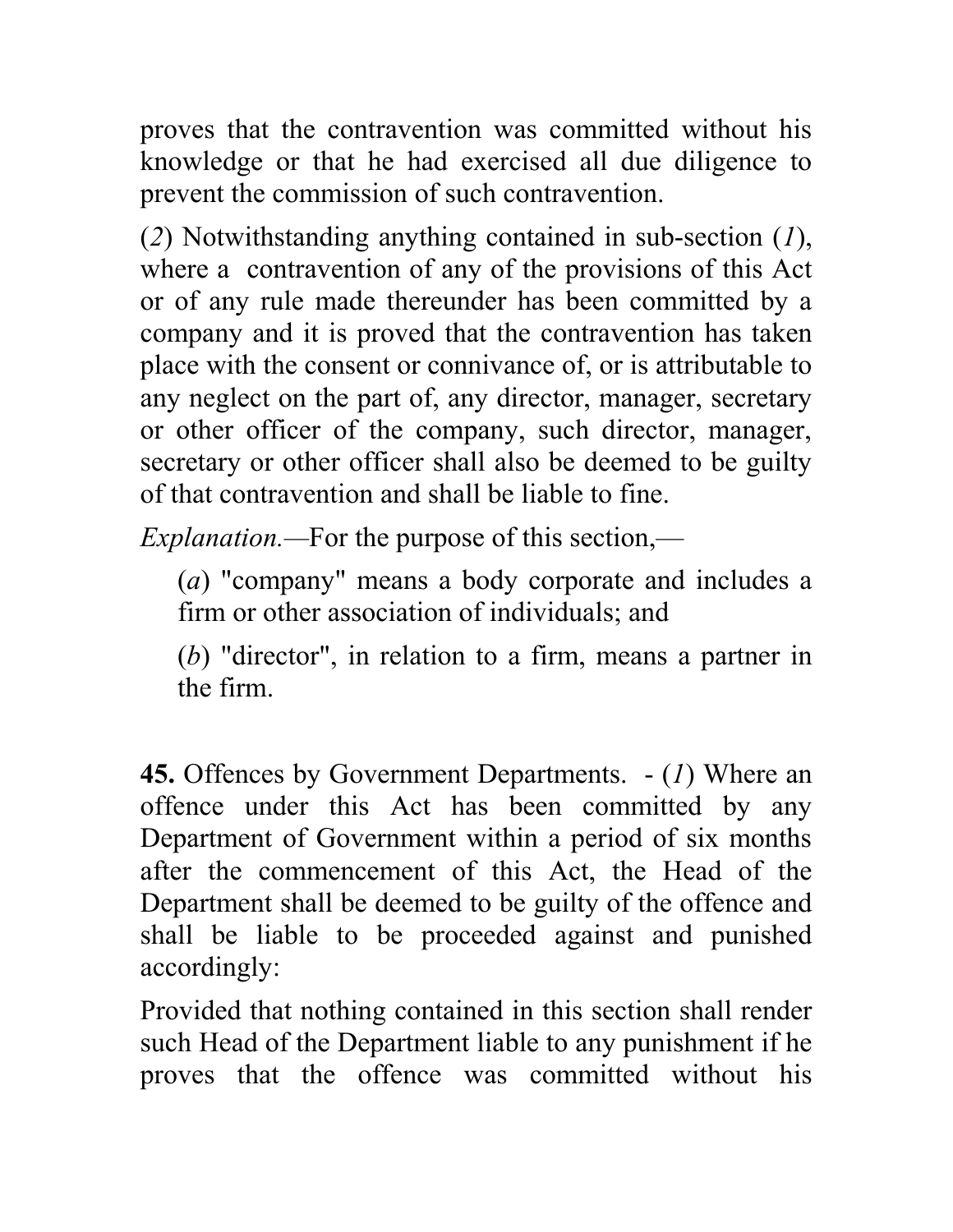knowledge or that he exercised all due diligence to prevent the commission of such offence.

(*2*) Notwithstanding anything contained in sub-section (*1*), where an offence under this Act has been committed by a Department of Government and it is proved that the offence has been committed with the consent or connivance of, or is attributable to any neglect on the part of, any officer, other than the Head of the Department, such officer shall also be deemed to be guilty of that offence and shall be liable to be proceeded against and punished accordingly.

**46.** Recovery of fine. - Whoever fails to pay the fine, the State Council of clinical establishment may prepare a certificate signed by an officer authorised by it specifying the fine due from such person and send it to the Collector of the District in which such person owns any property or resides or carries on his business and the said Collector, on receipt of such certificate, shall proceed to recover from such person the amount specified thereunder, as if it were an arrear of land revenue.

CHAPTER VII

**MISCELLANEOUS** 

**47.** Protection of action taken in good faith. - (*1*) No suit, prosecution or other legal proceedings shall lie against any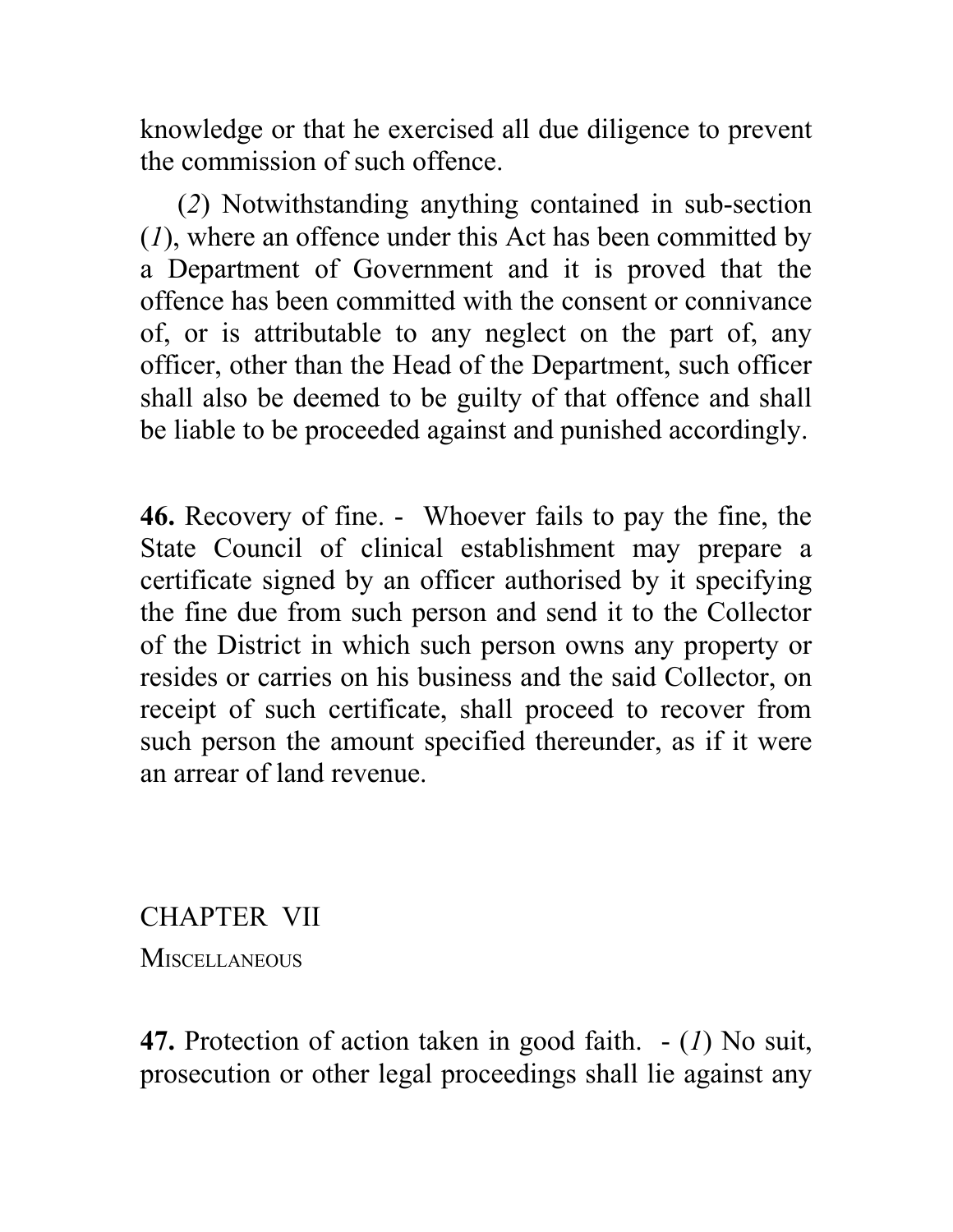authority or any member of the National Council or State Council or any officer authorised in this behalf in respect of anything, which is in good faith done or intended to be done in pursuance of the provisions of this Act or any rule made thereunder.

(*2*) No suit or other legal proceedings shall lie against a State Government or the Central Government in respect of any loss or damage caused or likely to be caused by anything which is in good faith done or intended to be done in pursuance of the provisions of this Act or any rule made thereunder.

**48.** Furnishing of returns, etc. - Every clinical establishment shall, within such time or within such extended time, as may be prescribed in that behalf, furnish to the authority or the State Council or the National Council such returns or the statistics and other information in such manner, as may be prescribed by the State Government, from time to time.

**49.** Power to give directions. - Without prejudice to the foregoing provisions of this Act, the authority shall have the power to issue such directions, including furnishing returns, statistics and other information for the proper functioning of clinical establishments and such directions shall be binding.

**50.** Employees of the authority, etc., to be public servants. - Every employee of the authority, the National Council and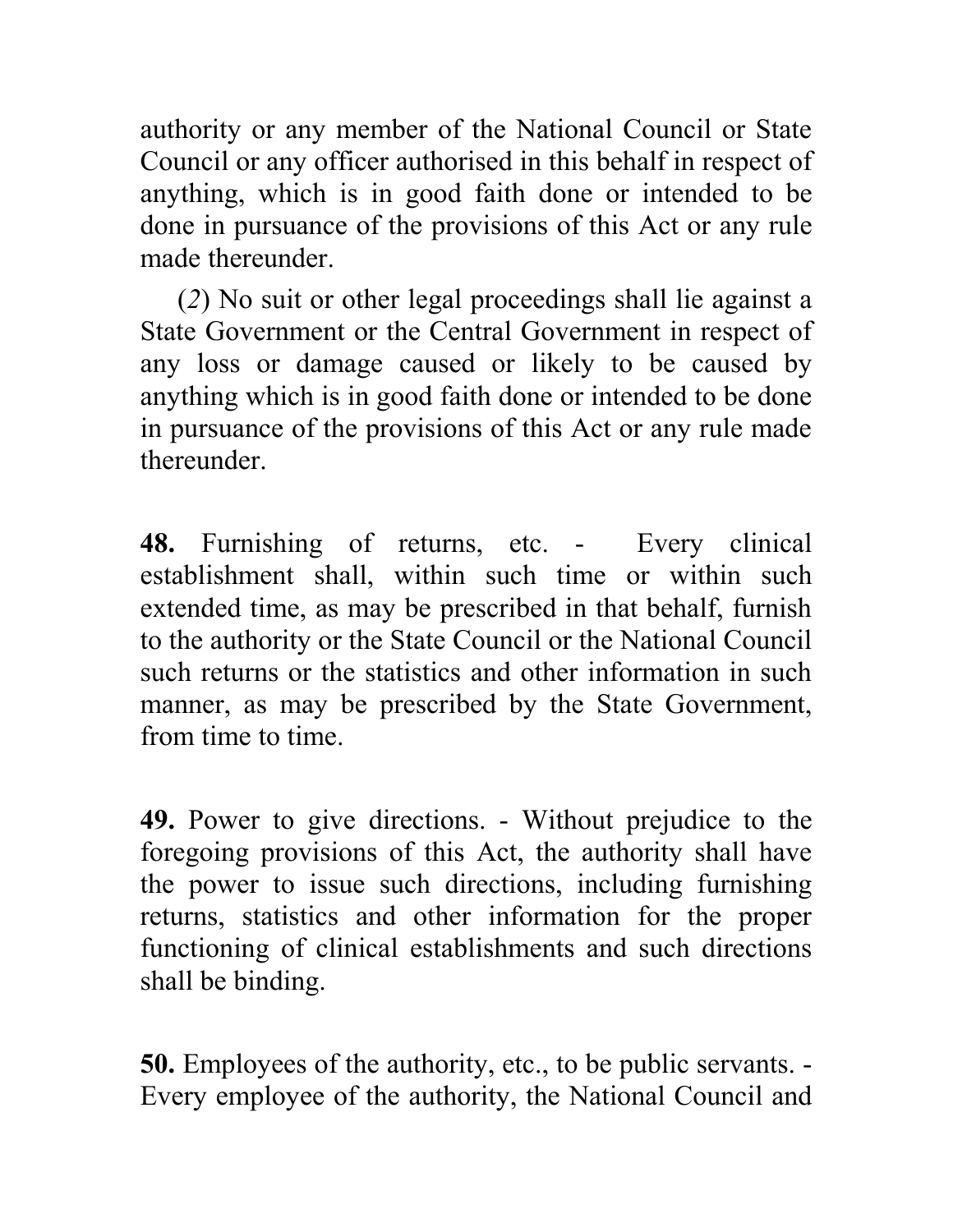the State Council shall be deemed to, when acting or purporting to act in pursuance of any of the provisions of this Act, be public servants within the meaning of section 21 of the Indian Penal Code.

**51.** Power to remove difficulties. - (*1*) If any difficulty arises in giving effect to the provisions of this Act, the Central Government may, by order published in the Official Gazette, make such provisions not inconsistent with the provisions of this Act as may appear to it to be necessary or expedient for removal of the difficulty:

Provided that no such order shall be made after the expiry of a period of two years from the date of commencement of this Act.

(*2*) Every order made under this section shall, as soon as may be after it is made, be laid before each House of Parliament.

**52.** Power of Central Government to make rules. - (*1*) The Central Government may, by notification, make rules for carrying out all or any of the provisions of this Act.

(*2*) In particular and without prejudice to the generality of the foregoing power, such rules may provide for all or any of the following matters, namely:—

(*a*) allowances for the members of the National Council under sub-section (*5*) of section 3;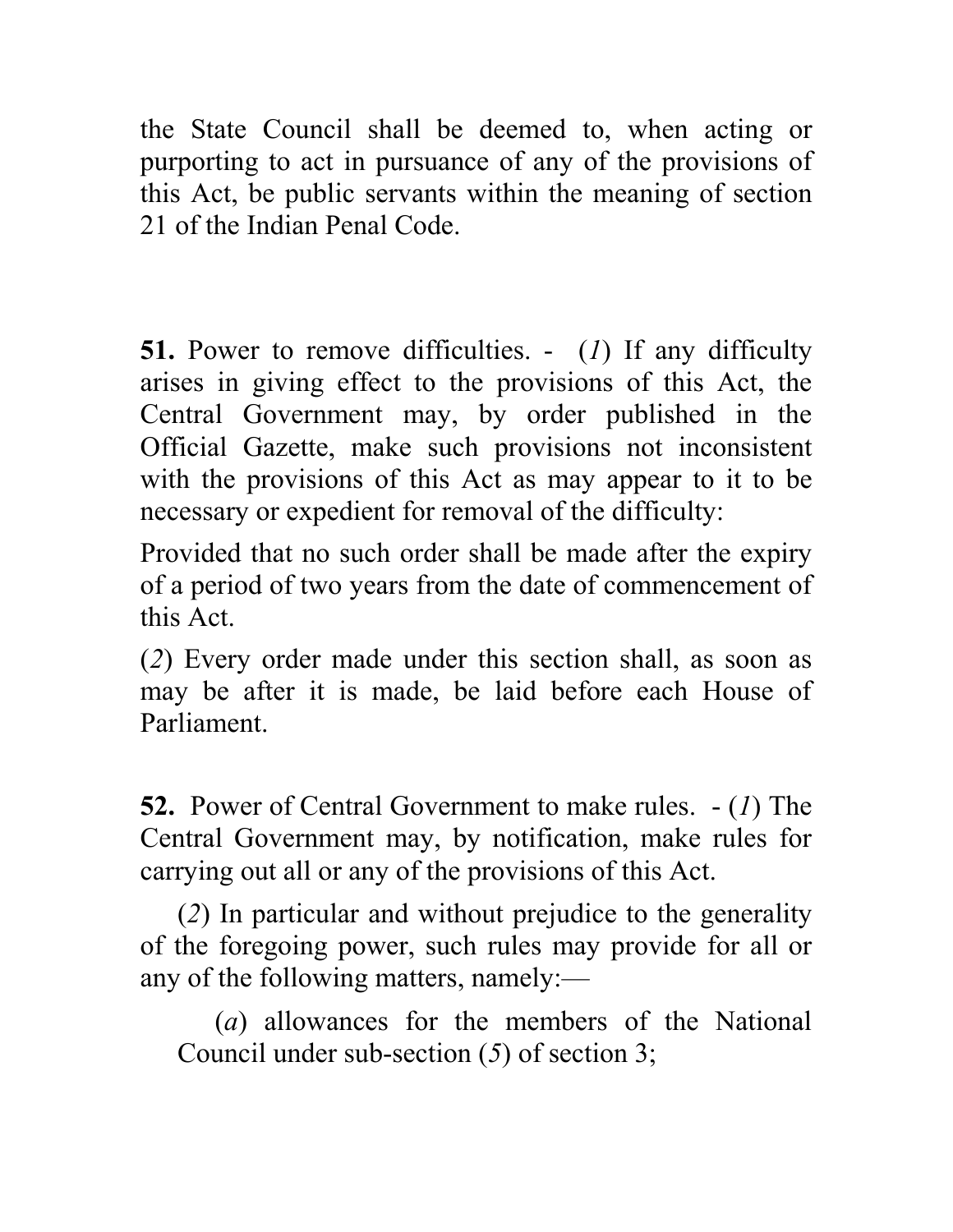(*b*) appointment of such person to be the Secretary of the State Council by the Central Government under subsection (*10*) of section 3;

(*c*) the determination of standards and for classification of clinical establishments under section 7;

(*d*) the qualification and the terms and conditions for the members of the authority under clause (*c*) of subsection (*1*) of section 10;

(*e*) the procedure under which the powers of the authority may be exercised by the District Health Officer or Chief Medical Officer for the purpose of provisional registration of clinical establishment under sub-section (*2*) of section 10;

(*f*) the minimum standards of facilities and services under clause (*i*) of sub-section (*1*) of section 12;

(*g*) the minimum number of personnel under clause (*ii*) of sub-section (*1*) of section 12;

(*h*) the maintenance of records and reporting by the clinical establishment under clause (*iii*) of sub-section (*1*) of section 12;

(*i*) other conditions for registration and continuation of clinical establishment under clause (*iv*) of sub-section (*1*) of section 12;

(*j*) classification of clinical establishment under subsection (*1*) of section 13;

(*k*) the different standards for classification of clinical establishments under sub-section (*2*) of section 13;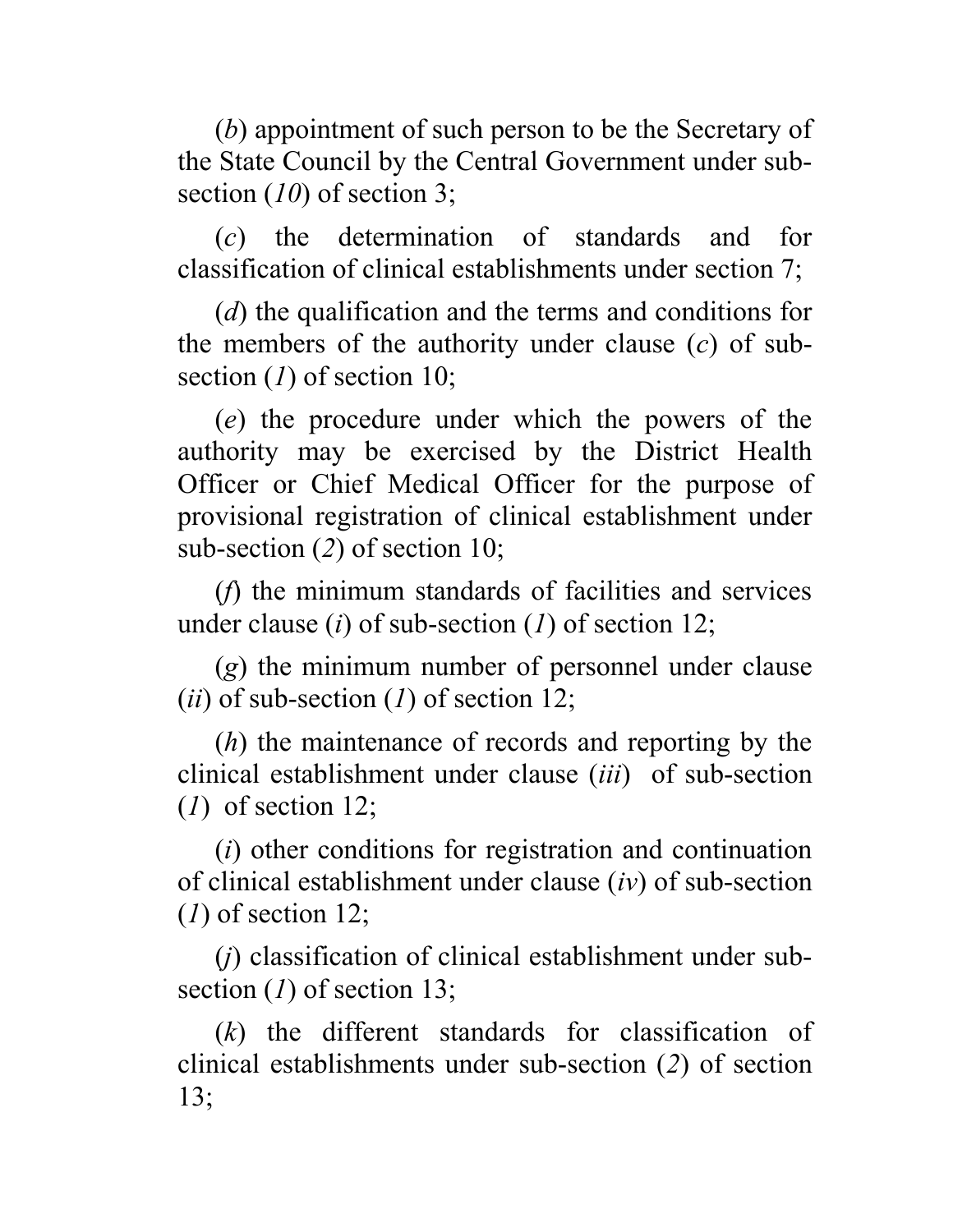(*l*) the minimum standards for permanent registration under section 28;

(*m*) the form and particulars to be contained in the register to be maintained under section 38.

**53.** Laying of rules. - Every rule made by the Central Government under this Act shall be laid, as soon as may be after it is made, before each House of Parliament, while it is in session, for a total period of thirty days which may be comprised in one session or in two or more successive sessions and if, before the expiry of the session immediately following the session or the successive sessions aforesaid, both Houses agree in making any modification in the rule or both Houses agree that the rule should not be made, the rule shall thereafter have effect only in such modified form or be of no effect, as the case may be; so, however, that any such modification or annulment shall be without prejudice to the validity of anything previously done under that rule.

**54.** Power of State Government to make rules. - (*1*) The State Government may, by notification, make rules for carrying out in respect of matters which do not fall within the purview of section 52.

(*2)* In particular and without prejudice to the generality of the foregoing power, such rules may provide for all or any of the following matters, namely:—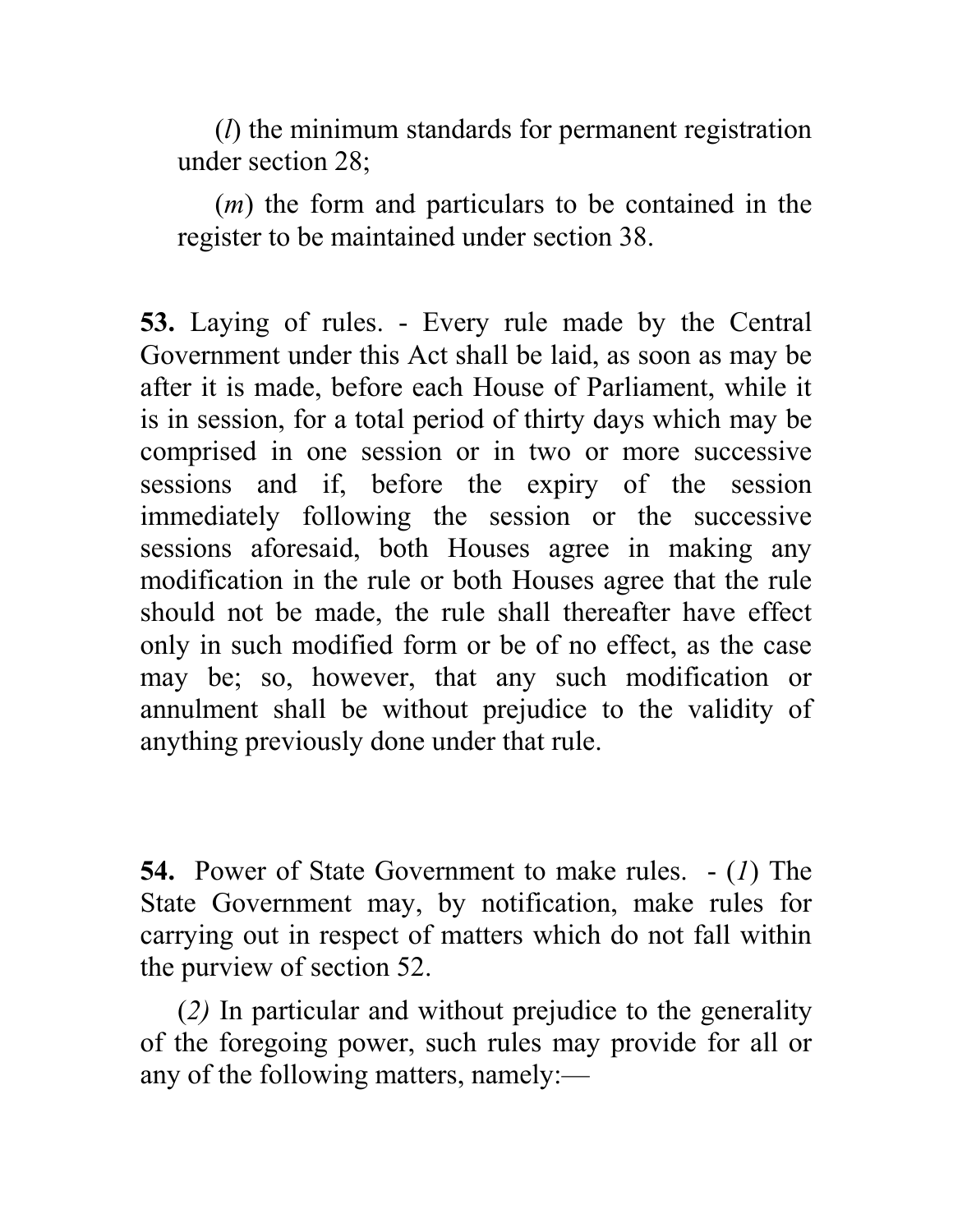(*a*) the proforma and the fee to be paid for registration under sub-section (*1*) of section 14;

(*b*) the form and details of application under subsection (*3*) of section 14;

(*c*) the particulars and information contained in certificate of provisional registration under section 15;

(*d*) the manner of publication of all particulars of the clinical establishments proposed to be registered under sub-section (*2*) of section 16;

(*e*) the fees to be paid to issue a duplicate certificate under section 19;

(*f*) the change of ownership or management to be informed by the clinical establishment to the authority under sub-section (*2*) of section 20;

(*g*) the manner in which the authority shall publish the names of the clinical establishments whose registration expired under section 21;

(*h*) the enhanced fees to be charged for renewal after expiry of the provisional registration under section 22;

(*i*) the form of the application and fees to be charged by the State Government under section 24;

(*j*) the manner of submitting evidence of the clinical establishments having complied with the minimum standards under section 25;

(*k*) the manner of displaying information of the clinical establishments having complied with the minimum standards for filing objection under section 26;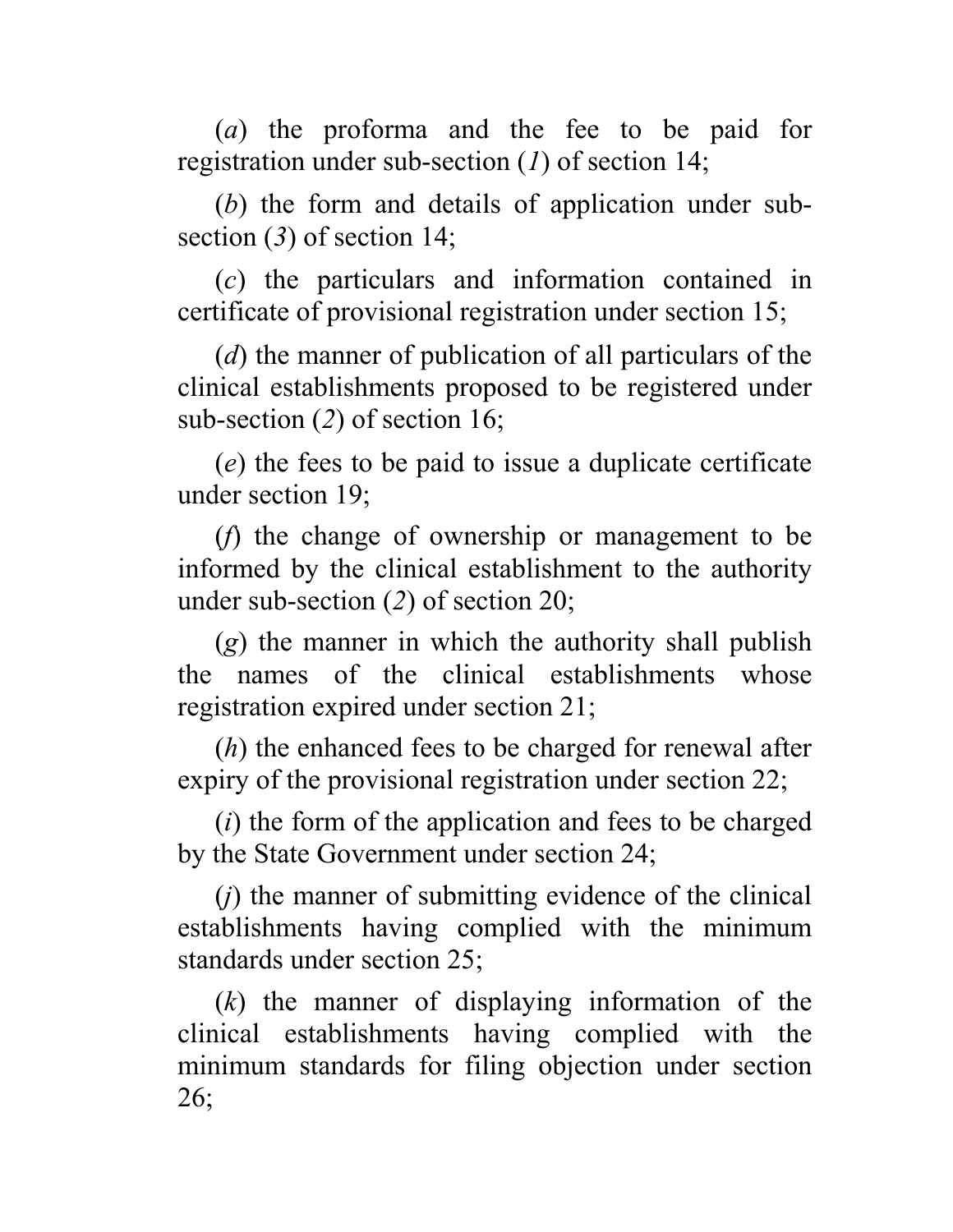(*l*) the expiry of period specified in section 29;

(*m*) the form and particulars of the certificate of registration under section 30;

(*n)* the period within which an appeal shall be preferred under clause (*a*) of sub-section (*3*) of section 32;

(*o*) the manner of entry and search of clinical establishment under section 34;

(*p*) the fees to be charged by the State Government for different categories of clinical establishments under section 35;

(*q*) the manner and the period within which an appeal may be preferred to the State Council under subsection (*1*) of section 36;

(*r)* the form and the fee to be paid for an appeal under sub-section (*2*) of section 36;

(*s*) the form and the manner in which the register to be maintained under sub-section (*1*) of section 37;

(*t*) the manner of supply to the State Council in digital format the entry made in the register of clinical establishment under sub-section (*2*) of section 37;

(*u*) the manner of holding an inquiry by the authority under sub-section (*3*) of sections 41 and 42;

(*v*) the manner of filing the appeal under sub-section (*7*) of sections 41 and 42;

(*w)* the manner and the time within which the information is to be furnished to the authority or the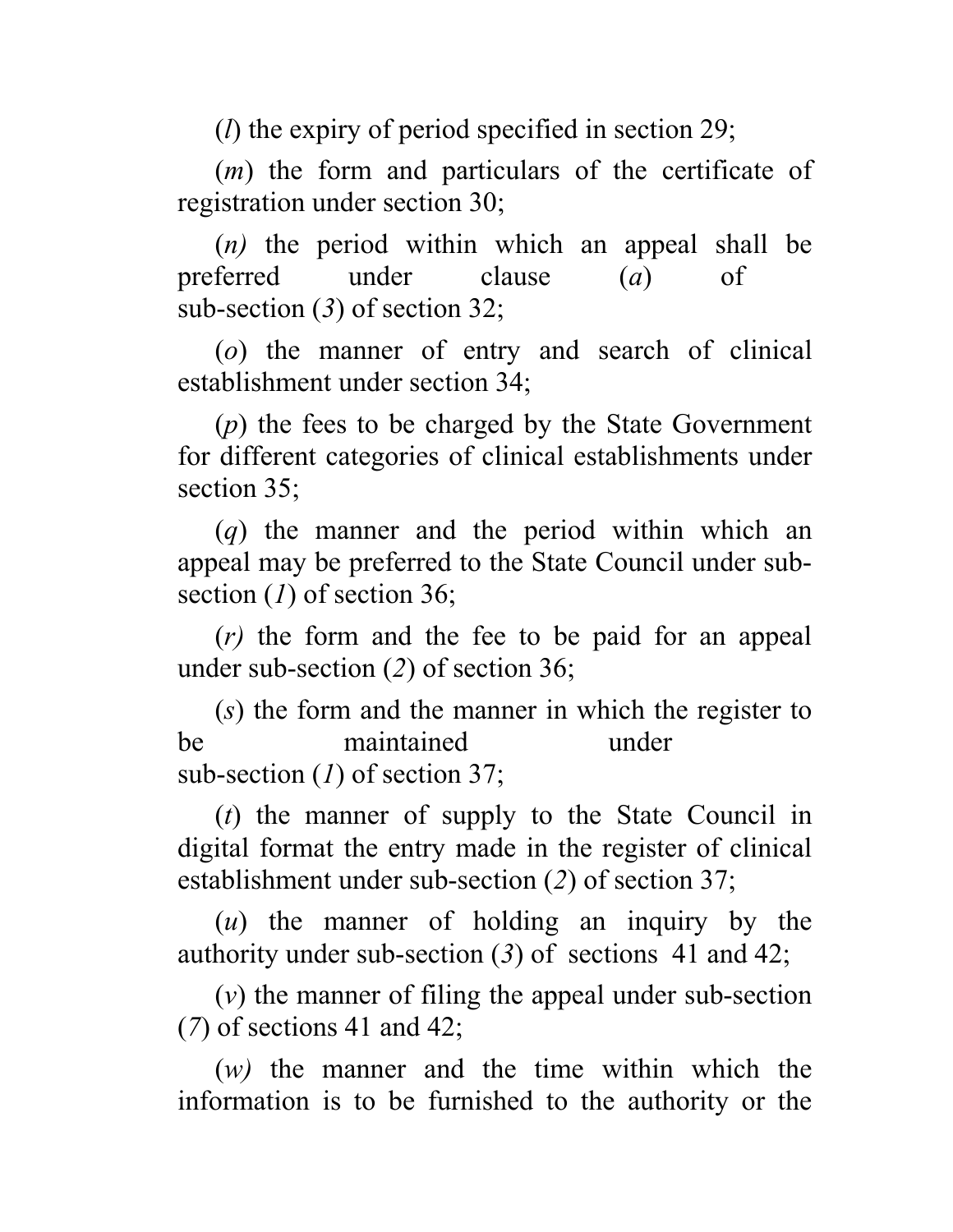State Council or the National Council as the case may be, under section 48;

(*x)* any other matter which is required to be or may be prescribed by the State Government.

**55.** Laying of rules. - Every rule made by the State Government under this section shall be laid, as soon as may be after it is made, before each House of the State Legislature where it consists of two Houses, or where such Legislature consists of one House, before that House.

**56.** Savings. - (*1*) The provisions of this Act shall not apply to the States in which the enactments specified in the Schedule are applicable:

Provided that the States in which the enactments referred to in sub-section (*1*) are applicable, and such States subsequent to the commencement of this Act, adopts this Act under clause (1) of article 252 of the Constitution, the provisions of this Act shall, subsequent to such adoption, apply in that State.

(*2)* The Central Government may, as and when consider necessary, by notification amend the Schedule.